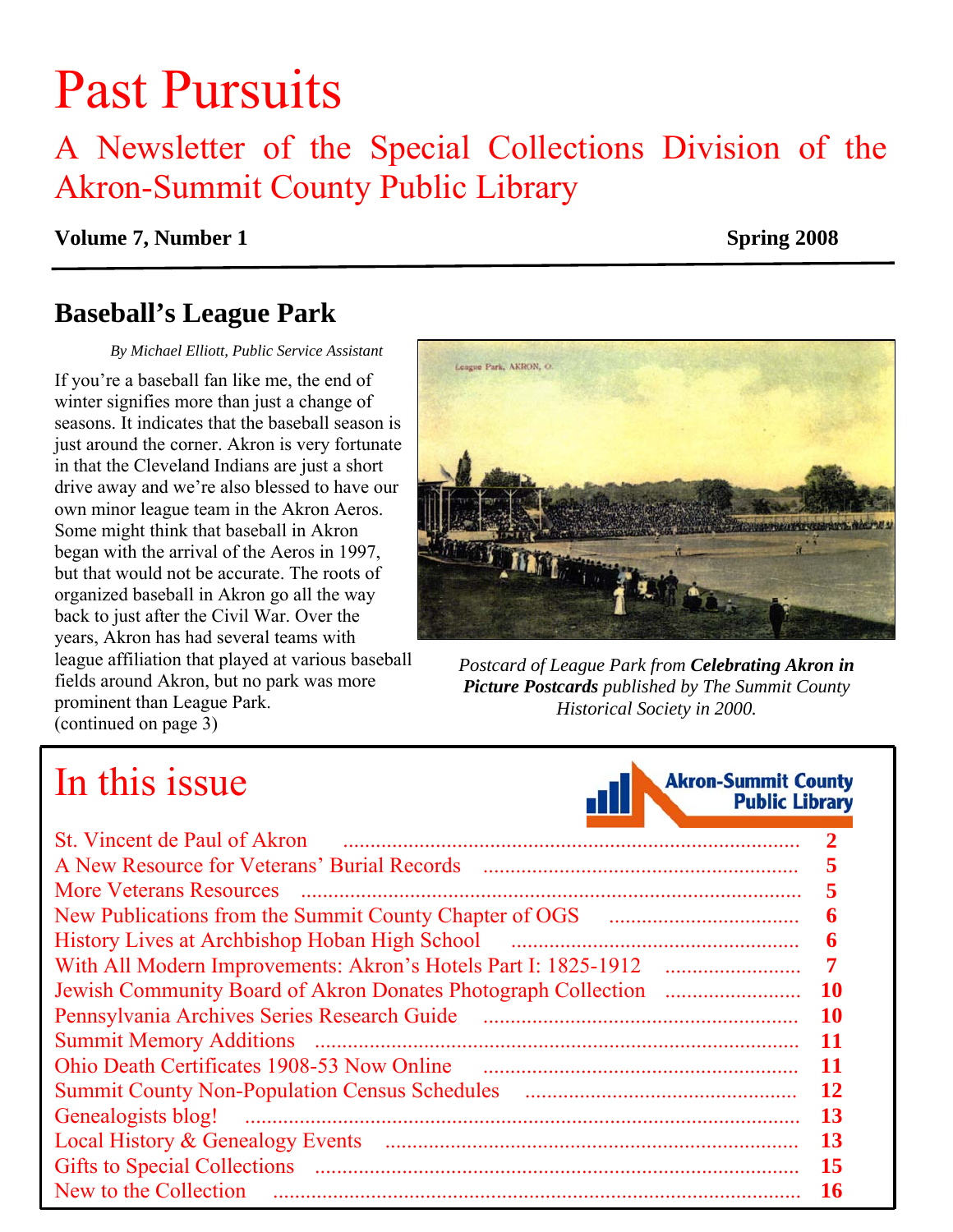### <span id="page-1-0"></span>**St. Vincent de Paul of Akron**

#### *By Iris Bolar, Librarian*

The building of the Ohio & Erie Canal brought many to the city from 1825-27. Among the new workers were Irish-Catholics from eastern states and Canada. Early area Catholics didn't have a church to call their own. Their spiritual needs had to be met by itinerant priests celebrating Mass in private homes or rented spaces. The earliest recorded priest to visit the city of Akron was Father John Martin Henni, who traveled on horseback in 1833 to deliver Mass in the log cabin of James McAllister. In 1837, St. Vincent de Paul became the first Catholic congregation established in Akron under Father Basil Shorb. Father Shorb was resident pastor of the Doylestown Parish, which included Akron, Canal Fulton, Canton, Liverpool, Massillon, Randolph and Wooster.

The St. Vincent congregation started planning its first church in 1843 on donated land located on Green Street. Although headquartered in Doylestown, Father Maurice Howard, the new pastor, made visits to Akron and other towns. It wasn't until 1845 that St. Vincent Parish had its first resident pastor - Father Cornelius Daly. The small, wooden church was completed under his leadership. In 1847, the Cleveland Diocese was organized, removing responsibility for the St. Vincent Parish from the Cincinnati Diocese.

City growth created new needs within the Catholic Community. St. Vincent School, the first parochial school in Akron, was organized in 1853 and was known as "The Green Street University" by locals. The parish also purchased land at the sites of the current church and part of the current cemetery. In 1861, German immigrants, who had worshipped as part of the St. Vincent congregation, formed the parish of St. Bernard's to better serve Germanspeaking Catholics in Akron and to preserve their German heritage.

Construction of a new church on the corner of Maple and Market Streets began in 1864. Work was suspended in 1865, but the Romanesque Revival sandstone building was completed in 1867 at a cost of \$50,000. The first Mass was celebrated on October 20, 1867. The old church on Green Street was used as the schoolhouse until 1892.

Financial management was the focus during the pastorate of Father Timothy Mahony (1873-1880). Debts from the construction of the new church and the depression from the Panic of 1873 required his skills. Under his leadership, the debts were paid and improvements were made to the church. Also, more land for St. Vincent Cemetery was purchased.

Additional buildings were added to the parish under Father Thomas Mahar (1880-1914). A rectory was built in 1884 and a convent in 1888. A new brick school was built behind the church on Maple Street in 1892. In 1907, one room of the school was used as a high school class. A high school building was completed on Market Street in 1918 and used until 1974.

The church celebrated its centennial on Saturday, December 11, 1937. Bishop James McFadden preached the sermon that day. A band concert was to take place outside the church, but the 10-degree weather forced its cancellation.

The parish has continued to progress in spite of the flight of families from the inner city to the suburbs. St. Vincent High School merged with St. Mary's in 1971. In 1991, it became an independently governed school within the Cleveland Diocese. The old high school on Market Street was finally torn down in 1996 to make room for a family center. St. Vincent-St. Mary's is currently in the process of expanding its facilities. In 1997, the dirt and grime that had blackened the church for decades was cleared away. The "mother church" of Akron's Catholic Community once again sparkled on West Hill.

Genealogists will appreciate the recent compilation of cemetery transcriptions from St. Vincent Cemetery. Judy Davis and Marlene Diefendorf of the Summit County Chapter of the Ohio Genealogical Society combined readings done in 1959 by late chapter members Esther Powell and Marilyn Kovatch with their readings completed in 2002. These transcriptions are available in book form, on CD and online from the Special Collections Division webpage. In addition, work done by the

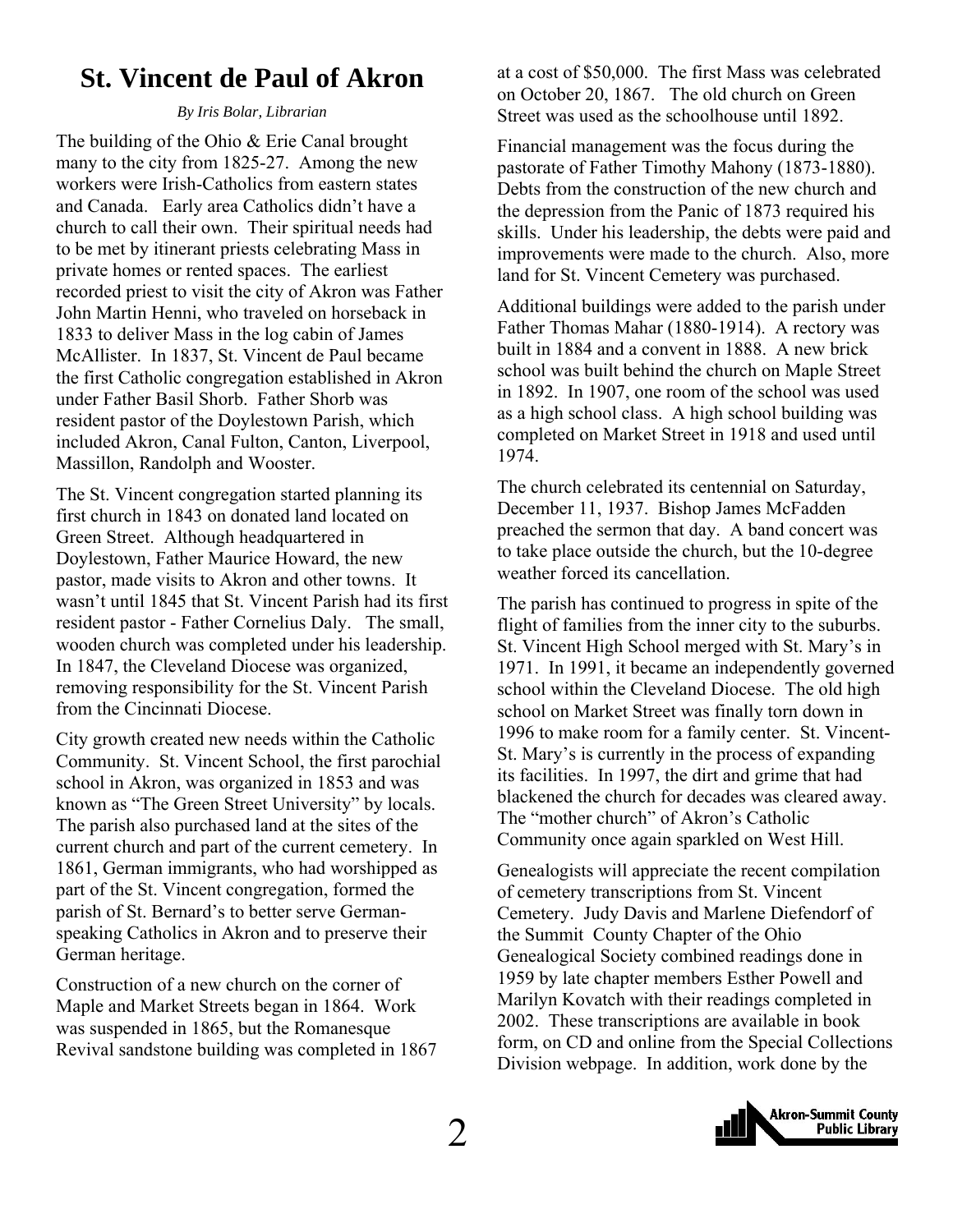<span id="page-2-0"></span>late William Latham on Civil War Veterans originally buried in unmarked graves in St. Vincent Cemetery is in the Special Collections' local history files**.** 

### **League Park (continued)**

League Park was located at the corner of Carroll and Beaver Streets and made its grand debut on May 4, 1906. The previous year, Akron had been awarded a franchise in the Ohio & Pennsylvania League with the team being designated as "C class" or what would be equivalent to today's single A level. That first year, the team played their home games at the old East End Grounds on E. Exchange St. This arrangement proved unsatisfactory, and a new playing field in Akron for the team was sought. Real estate was obtained and development of the site slated to become League Park proceeded rapidly early in 1906. But due to inclement weather as opening day approached, there was some doubt that the new field could be made ready in time. The team had been practicing at the East End Grounds that April, and when they left Akron to start the season on the road, no one was sure where the first home game would be played. Fortunately, the park was ready in time, and the consensus of both the players and fans was that the new park was the best in the league if not all of Ohio.



*Beacon Journal on page 5 on May 3, 1906.* 

In that inaugural 1906 season at League Park the colloquially named Akron Tip-Tops (the moniker was borrowed from Akron's designation as the "Tip-Top City"), played against other nearby teams in East Central Ohio and Western Pennsylvania. The Akron team finished both the 1905 and 1906 campaigns as the runner-up and in 1907 found itself in third place. Between 1908 and 1911, the team was the runaway pennant winner. Success was fleeting though, as the cash-strapped Ohio & Pennsylvania League folded after the 1911 season due to the financial difficulties of several teams.

By the time the O & P folded, League Park was no longer being used exclusively by the professional team. Both the University and the Akron High School (soon to become Central High School) used the field on numerous occasions when a large crowd was expected or the University's Buchtel Field was unavailable. A prime example of this was on May 19, 1911 when young High School phenom George Sisler struck out 21 batters and managed three base hits in five trips to the plate. Sisler went on to play several years in the major leagues and is a member of the Baseball Hall of Fame.

Over the next four baseball seasons, between 1912 and 1915, League Park saw Akron teams play in three separate minor leagues, none of which were successful ventures. From 1916 through 1919, the field was used periodically by various semi-pro teams, including those from the Akron Industrial League, the intention being that these games could be played on a "neutral" site.

In early 1920, a group of Akron investors purchased a defunct franchise in the International League and fielded an Akron team. The International League then – as now – was just a single step from the major leagues, and the talent level on both the Akron team and the visiting competition piqued the public's curiosity. Consequently, there was considerable interest shown by Akron residents in their new team. On opening day in 1920, a record estimated 11,000 people crammed the grounds to watch the Numatics (the team was named after the newly developed pneumatic tire) outscore the visiting Jersey City team *This advertisement appeared in the Akron*<br>2.4 and come away with the win. Patrolling right <sup>7-4</sup> and come away with the win. Patrolling right

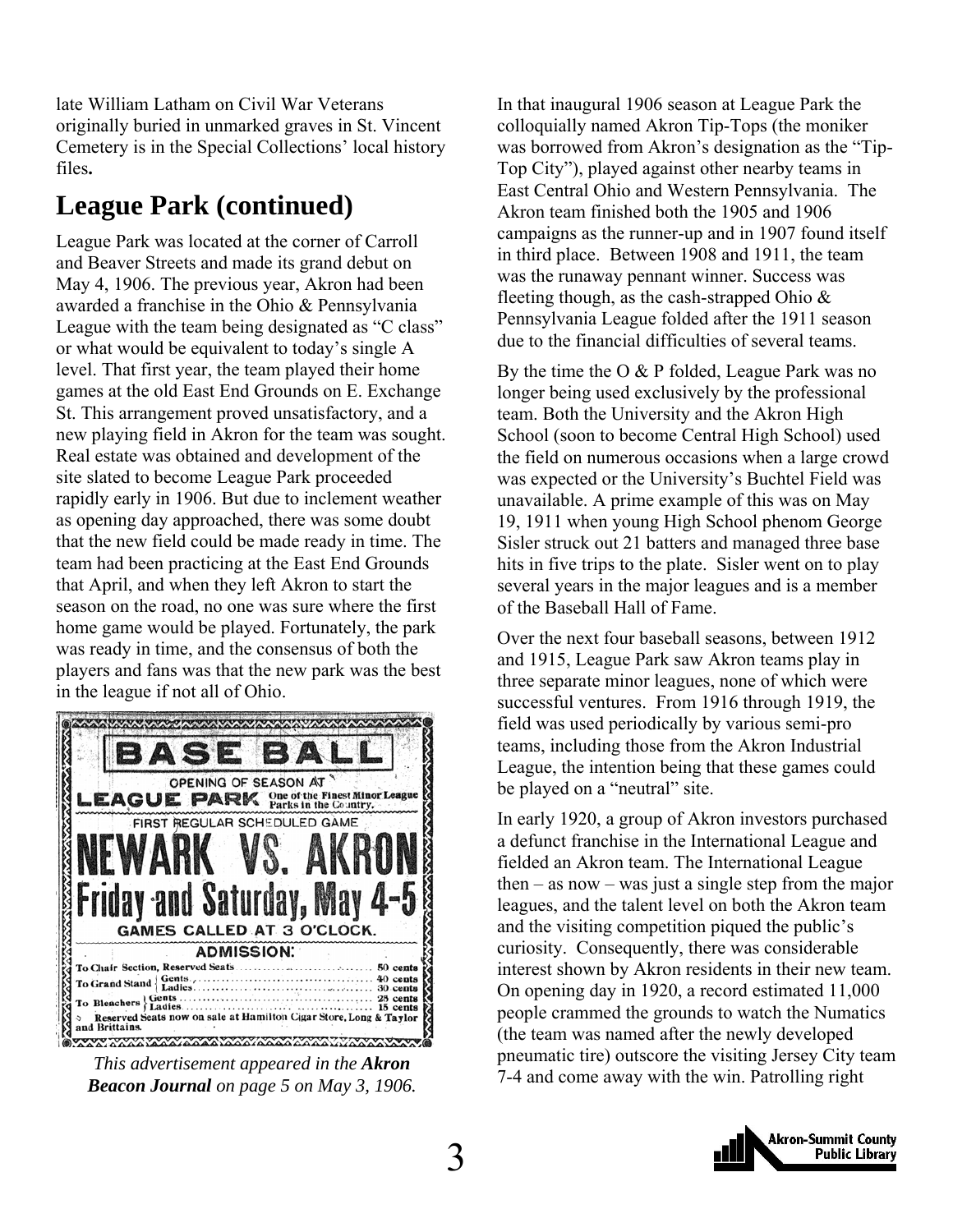field for Akron on that first day of the 1920 season was Olympic hero and all-around athlete Jim Thorpe. Despite being a first year team and new to the league, Akron was able to field a competitive team and came away with a winning record, finishing first in the division. However, the good feeling was short-lived as the other seven teams in the league were all from the east coast or upstate New York and were dissatisfied with Akron's geographical location so far to the West. The directors of the league met later that fall to address the situation, and after some little discussion, Akron was unceremoniously ousted from the league. In 1921, there was one last attempt to bring baseball to League Park on a regular basis. An independent team was formed, but, due to the increased interest in the Industrial League teams and the continuing economic downturn in the rubber industry, the team folded after just a few weeks.

For the next two years, League Park was again used sporadically by various local teams. Ironically, these final two years witnessed what were probably the Park's grandest moments. On July 22, 1921, Babe Ruth and the New York Yankees, in the midst of a series in Cleveland and having an open day in the schedule, came down to Akron for an exhibition game against the Firestone team of the Industrial League. The grounds were packed with thousands of admirers hoping to see the Babe hit one out. They were not disappointed, as the obliging Ruth walloped a tremendous home run over the distant right field fence. This undoubtedly pleased Ruth nearly as much as the fans, since Harvey Firestone had promised a new tire to each player hitting a home run and the Babe had let be known before the game that his automobile needed new tires. The Yankees returned for an encore performance on September 12, 1922, and their opponent this time was the team from General Tire. The Babe failed to connect for a home run that day but did collect two singles in six trips to the plate. After the final out of the game was made and to avoid being mobbed, the immensely popular Ruth was forced to resort to his much practiced ritual to make his escape from the swarm of marveling youngsters. Tossing an autographed baseball in the air, the ensuing melee

and mad scramble for the ball enabled Ruth to make a quick exit. Although the fans who had just watched the game and the sports writers who wrote about it didn't realize it yet, this was possibly the final baseball game played at League Park – certainly it was the last of any consequence. But baseball wasn't the only sport being played at League Park. The American public's interest in football was gaining momentum, and, beginning in 1920 and for the next two years, League Park was used by the Akron Pros, a charter member of the National Football League. Playing on the Akron team for the 1920 National Champions was Hall of Fame member Fritz Pollard and on the 1921 team was singer and later political activist Paul Robeson.

The Goodrich Co. obtained the park at auction in April of 1922 and apparently leased the property to the Elks' Club. The Elks used the field for differing events that year although the only sports franchise that could truly call it their home field during 1922 was the aforementioned Akron Pros.



*This advertisement appeared on July 22, 1922 in the Akron Beacon Journal.*

Purchased by the Summit Grower's Association in December of 1922, by the following spring, the site no longer resembled a baseball field. The infield, grandstand, and bleachers were all gone, sold for

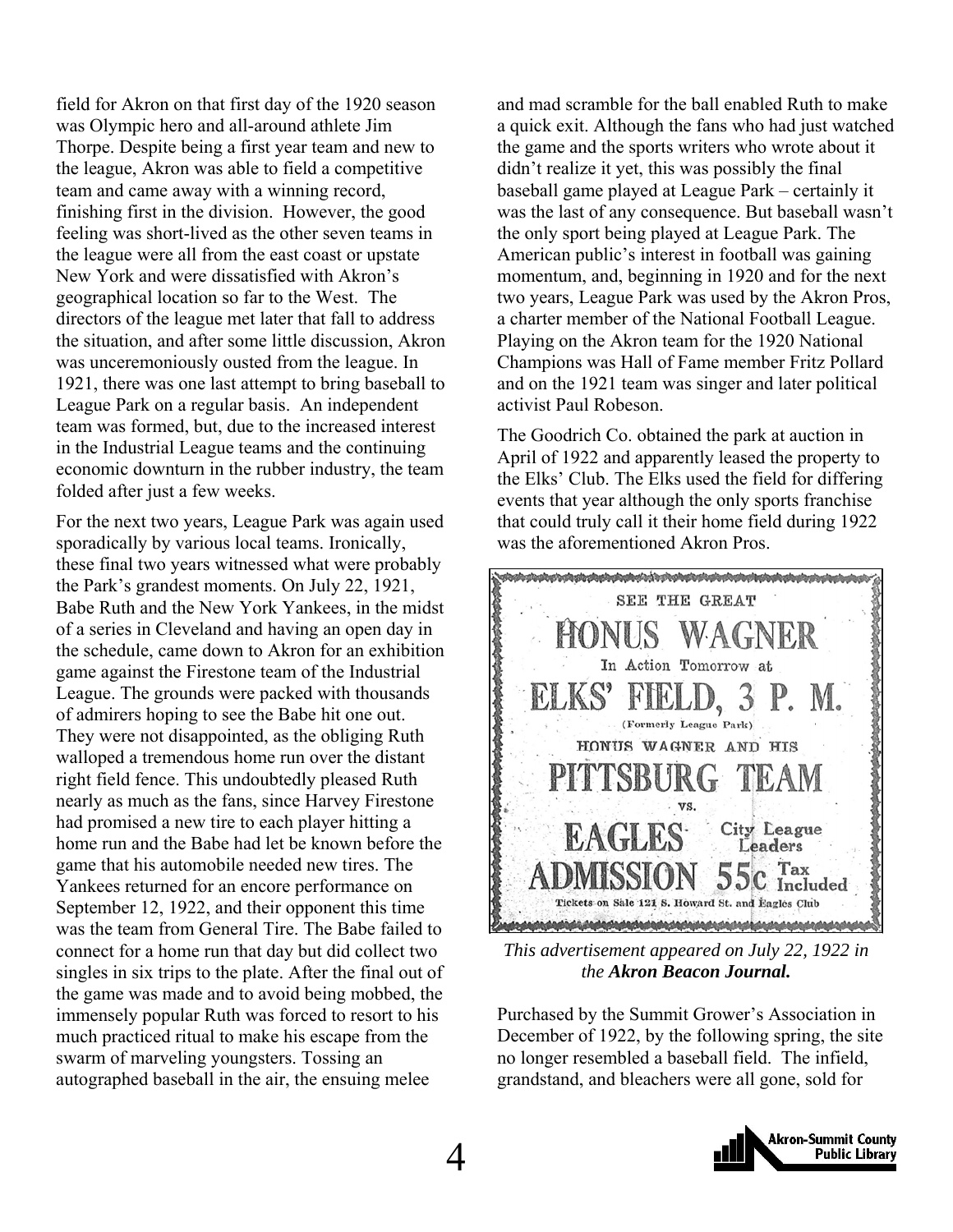<span id="page-4-0"></span>scrap. The grounds had been graded, more than 400 stalls for vendors had been put up and the whole area covered to a depth of 12 inches with cinders apparently to hold down the dust and mud. The new farmer's market opened for business on June 9, 1923 and operated as such through the 1976 season.



*The corner of Carroll & Beaver streets today.* 

Today, this small parcel of ground that witnessed so much of Akron's sports history sits forlorn and neglected, surrounded by a barbed wire fence. But it's still possible, with a little imagination, to see the crowds arriving by streetcar on the Carroll St. line, to hear the umpire bark out the starting lineup and to experience one more time the cheering of the fans as the Babe circles the bases.

### **A New Resource for Veterans' Burial Records**

When former Summit County resident Lindy Lutz Cash returned to the area from Arizona to settle her father Robert Lutz's estate, she happened upon an old metal card file cabinet. She remembered that it had belonged to her father and, before that, her grandfather, Raymond G. Lutz, a past commander of the Wendell Willkie Post of the American Legion. Inside the dented and dusty cabinet were burial record cards for many Summit County veterans of the Revolutionary War, the War of 1812, and World War I. Unfortunately, the drawer marked "Civil War" was empty.

According to Ms. Cash, these cards were maintained for the purpose of keeping track of the graves to be marked each Memorial Day. Each card includes the war in which the veteran served; cemetery; date of birth; date of death; date of funeral; date of enlistment; date of discharge; wartime outfit; and any additional remarks.

Thankfully, Ms. Cash recognized the value of this collection and contacted Special Collections about donating it. The collection has been processed and is now available for researchers. A special thank you goes to Lindy Lutz Cash for preserving this important piece of Summit County veterans' history.

### **More Veterans Resources**

Local historian and genealogist Judy Davis is a woman who enjoys projects, especially big ones. When she conceived an idea to create a database of information about all Summit County veterans, little did she know what treasures and resources were waiting to be discovered or how massive such a task would be. A meeting with the Summit County Veterans Service Commission to see the Veterans Grave Registration Cards, and the Burial Reports generated by the Ohio Bureau of Vital Statistics was the beginning. From the records, Judy gleaned valuable information for her database, which is nearly complete.

Because Judy recognized the value of these records, she convinced the Commission that the Library would be a logical and safe place to store these records. In December, the Commission agreed to her suggestion and voted to donate these records to Special Collections. Thank you to Judy for advocating that the Library receive this collection and to the Commission for their wisdom in donating them so they may be preserved.

### **On Exhibit**

#### **African American Genealogy Third Floor, Special Collections**

This display of photographs and explanations of commonly used records, as well as ethnic-specific records, will inspire African Americans to take up family history research as a new hobby. Books about African American genealogy that are available to check out are showcased.

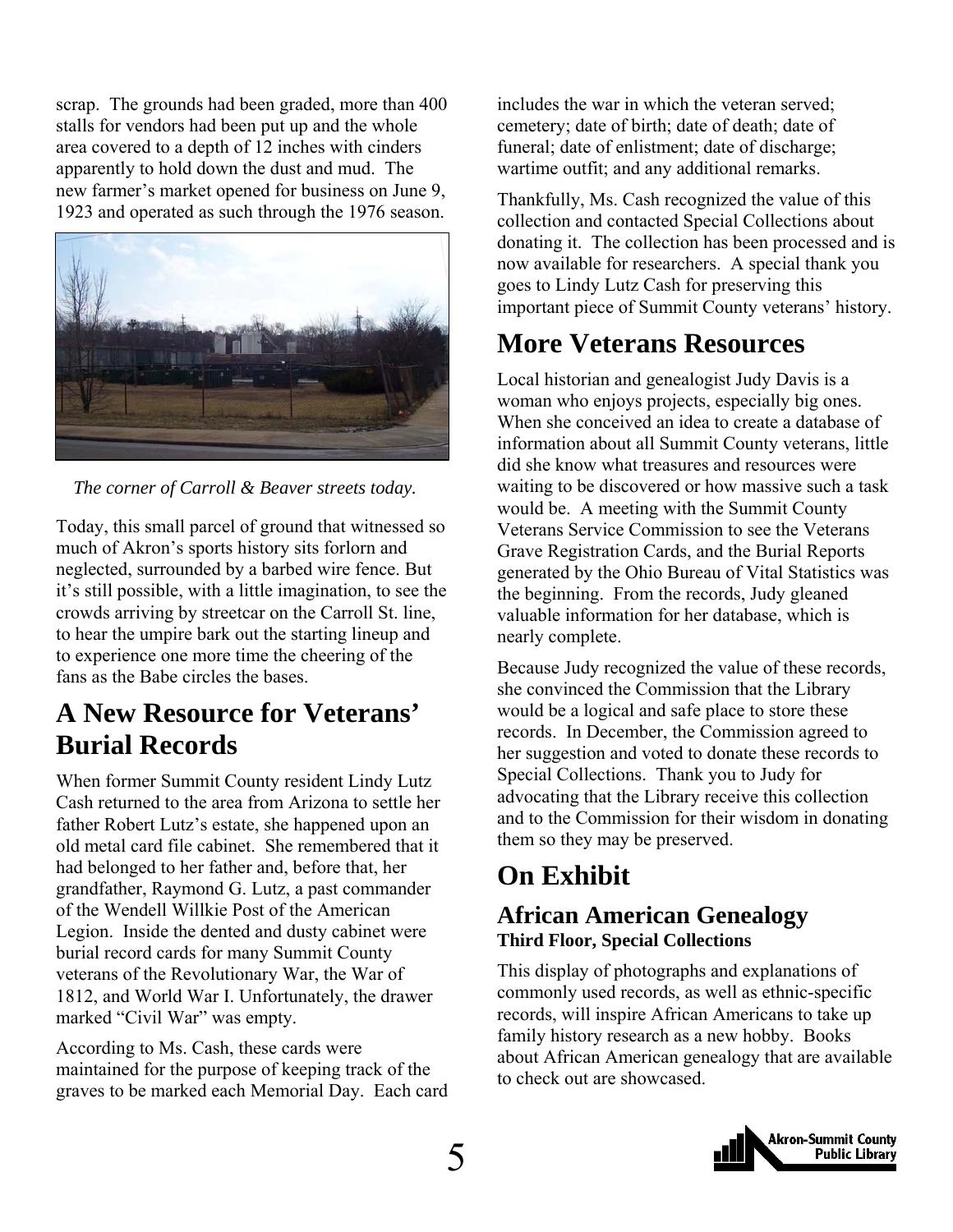### <span id="page-5-0"></span>**New Publications from the Summit County Chapter of the Ohio Genealogical Society**

*By Judy James, Division Manager* 

2007 was a productive year for the Summit County Chapter of the Ohio Genealogical Society (OGS). Among their accomplishments are the publication of two new books and the creation of a CD of a classic Summit County history book. Published in 1881, William Henry Perrin's *History of Summit County* was the first complete history of Summit County. In 1972, the Chapter reprinted it, along with indexes prepared by members. The entire book and indexes are now available on CD and may be purchased directly from the Chapter for \$15.00.

The Chapter is committed to researching and providing access to information about Summit County's many cemeteries. Member Judy Davis continues to work tirelessly on a number of cemetery projects, the results being a new publication about little-known cemeteries in Summit County. *Lest We Forget: Sixty Unique Summit County, Ohio Cemeteries: The Stories and Existing Records* details some of our county's less well-known cemeteries. This title provides historical information, maps, inscriptions, and an index to more than 6,900 names. The book is available for \$28.00, the CD for \$15.00 *St. Vincent Cemetery* is the newest publication available from the Chapter. More than 1,100 transcriptions, a list of veterans, and index make this a valuable reference for researchers. Cost of the book is \$15.00, CD, \$10.00.

You can order publications from the Chapter by completing the order form on their website; <http://www.acorn.net/gen/pubform.html>.

Congratulations to the Summit County Chapter of the Ohio Genealogical Society for making these important resources available, and a special thank you for donating copies of each of these to Special Collections.

### **History Lives at Archbishop Hoban High School**

*By Judy James, Division Manager* 

An important lesson learned by Jason Anderson's students at Archbishop Hoban High School is that history can be fun. Mr. Anderson, teacher of history and social studies at the school, has an passion for Ohio history that he shares with his students. Each year, the Library is visited by many of his students who are working on Ohio history assignments for which they are required to use primary source materials. Topics have ranged from the impact of World War II on the rubber industry to the Ohio State-Michigan football rivalry, to the history of the Mansfield Reformatory. They are a delightful group of students, engaged, polite, enthusiastic, and they love their teacher. Abby Clem, one of Mr. Anderson's students said that "his passion for history makes it fun [and] sometimes he even dresses up."

Last year, he and his students formed the Society for the Preservation of Ohio History, an extra-curricular club devoted to exploring specific historical topics in a deeper way. Their most recent venture is a 17 minute documentary about the Battle of Lake Erie created, written, and produced by the students. On Friday, February 8, the premiere of this remarkably well done film was premiered at Main Library. The students spent nearly a year conducting research and visiting historic sites such as Put-In-Bay, Fort Meigs, and Fort Stevenson. As student Alyse Kunze remarked, "it is cool to know there are places in Ohio where we can experience history and then use technology to communicate what we have learned."

The creation of the film is not the final chapter, however. The group intends to share the film with students and teachers throughout Summit County. They have created accompanying curriculum materials that adhere to state education standards for  $4<sup>th</sup>$ ,  $5<sup>th</sup>$ , and  $8<sup>th</sup>$  grades and have made them, along with the DVD, available to any teacher who requests them. The students are currently putting the finishing touches on their next project, a documentary about Fort Laurens, Ohio's only Revolutionary War fort.

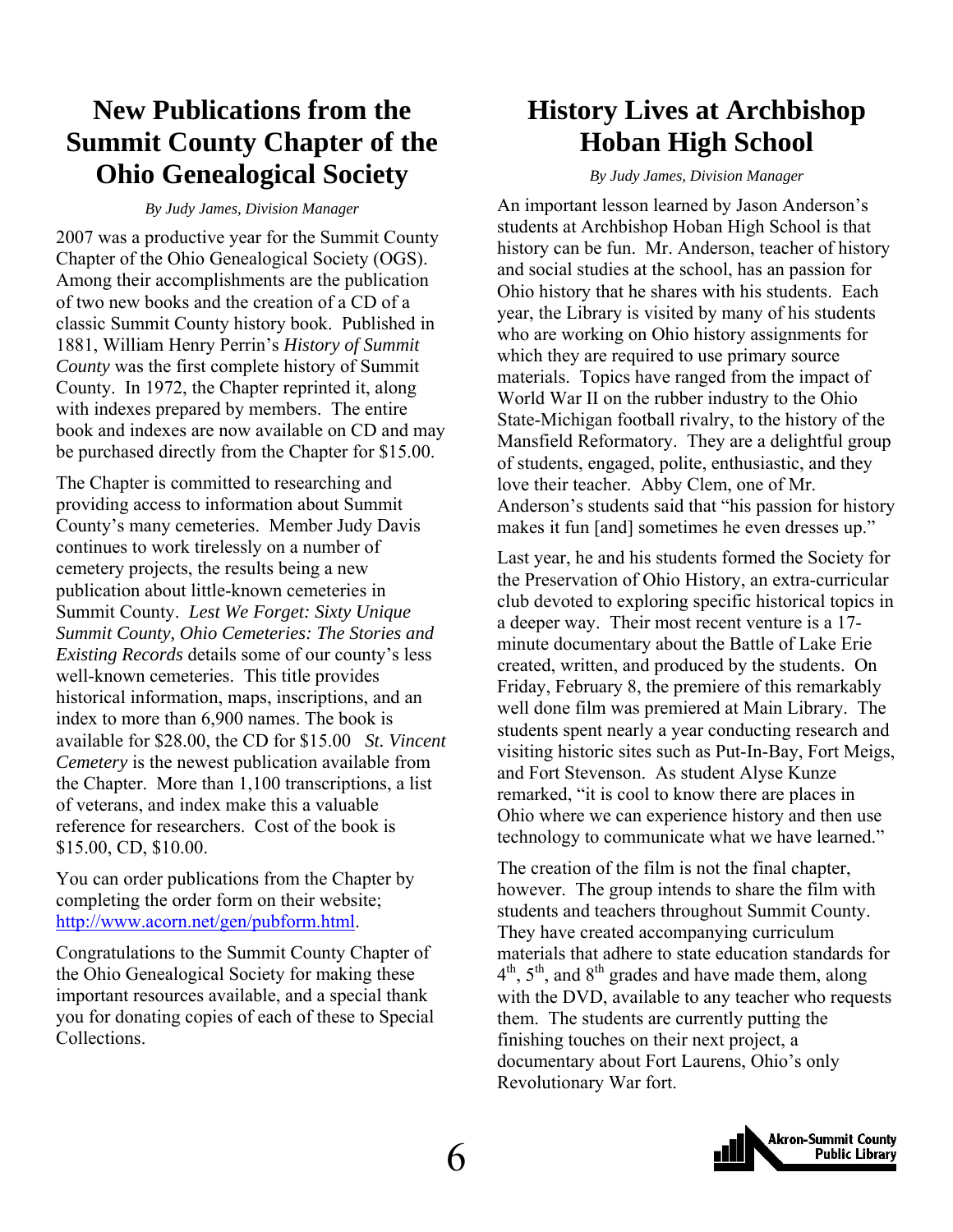### <span id="page-6-0"></span>**With All Modern Improvements: Akron's Hotels Part 1: 1825-1912**

*by Jane Gramlich, Librarian*

There is something appealing about the lively atmosphere of a hotel. Wherever people are temporarily gathered together, away from home, interesting things happen. Hotels exist to keep the business, political, and leisure pursuits of the world humming along. They are the scenes of all kinds of activity: productive and restorative, joyous and raucous, clandestine and downright illicit. On any given day, a hotel is a little world of its own and a microcosm of society.

With the recent conversion of the Crowne Plaza Hotel at Quaker Square to University of Akron dorms, the city's attention is once again focused on what we have to offer in the way of good lodgings. History is often cyclical, and the story of our hotels is a good illustration. It seems we are never completely happy with the state of our accommodations. Complaints are made that there are no decent hotels; then with some planning and effort, new ones are built, and for a time, everyone is proud of them. Then the buildings decline and decay, and despite attempts to revive them, they often burn down, or become alternative or lowincome housing before finally meeting up with a wrecking ball. As we say goodbye to yet another Akron hotel, it's worth taking a look at some of the others that have seen their heyday and then become lost to time.

Finding a place to stay was especially critical for those traveling through a frontier, so one of the priorities in a new nineteenth-century town was to build a tavern or inn. These were small operations built on well-traveled roads and stagecoach routes, much as we build our modern lodgings near interstates. Sometimes they took the name of the current proprietor followed by "house" or "tavern." Oscar Eugene Olin's *Akron and Environs* describes the first of these houses as Clark's Tavern, located on the northeast corner of Main and Exchange, which was "long an important gathering place in the

city." But it wasn't long until others joined in. The Pavilion House, a two-story frame building at the northwest corner of Howard and Market, appeared in 1832; and the brick, three-story Ohio Exchange sprang up at Main and Market in 1835.

For over a decade, the Ohio Exchange was *the* place to stay in town. "All visiting celebrities stopped there," Karl Grismer wrote of the hotel. It was also apparently a great place to have a party. In 1840, two banner events were heralded at the Ohio Exchange: the opening of the Pennsylvania & Ohio Canal, and the formation of Summit County. Both were, according to Samuel Lane, "accompanied with usual liquid refreshments so universally in vogue."

But what we prize today, progress makes obsolete tomorrow. The Empire House, a four-story structure, opened in 1847 with a grand ball which attracted 600 people. It quickly put the Pavilion House and the Ohio Exchange to shame. That was a good thing, though, since the very next year the Pavilion House burned to the ground, and the Ohio Exchange suffered the same fate in 1855. At its construction, the Empire House was regarded as one of the most modern hotels in northern Ohio. One of its unusual architectural features was a cupola, where, as the story goes, a man was put to watch for packet (passenger) boats on the P&O Canal, which went right by the hotel's front door on Main Street. The Empire House was the city's leading hotel for at least a few decades, and, according to the *Akron Beacon Journal*, "was the scene of many important events." Among the famous who visited the Empire was President James A. Garfield, who as a boy stopped there frequently while he was driving mules on the P&O Canal, and President William McKinley, who made the Empire his headquarters while he was campaigning for Congress.

The bustling years after the Civil War brought new enterprises and new reasons to need more, bigger, and better places to stash a suitcase. In 1868, Julius Sumner combined the demand for entertainment and lodging by building an opera house next to his new Sumner House on the corner of North Howard and Federal Street. In 1875, it was the site of the Calico Ball, a charity fundraiser held to offset the hard

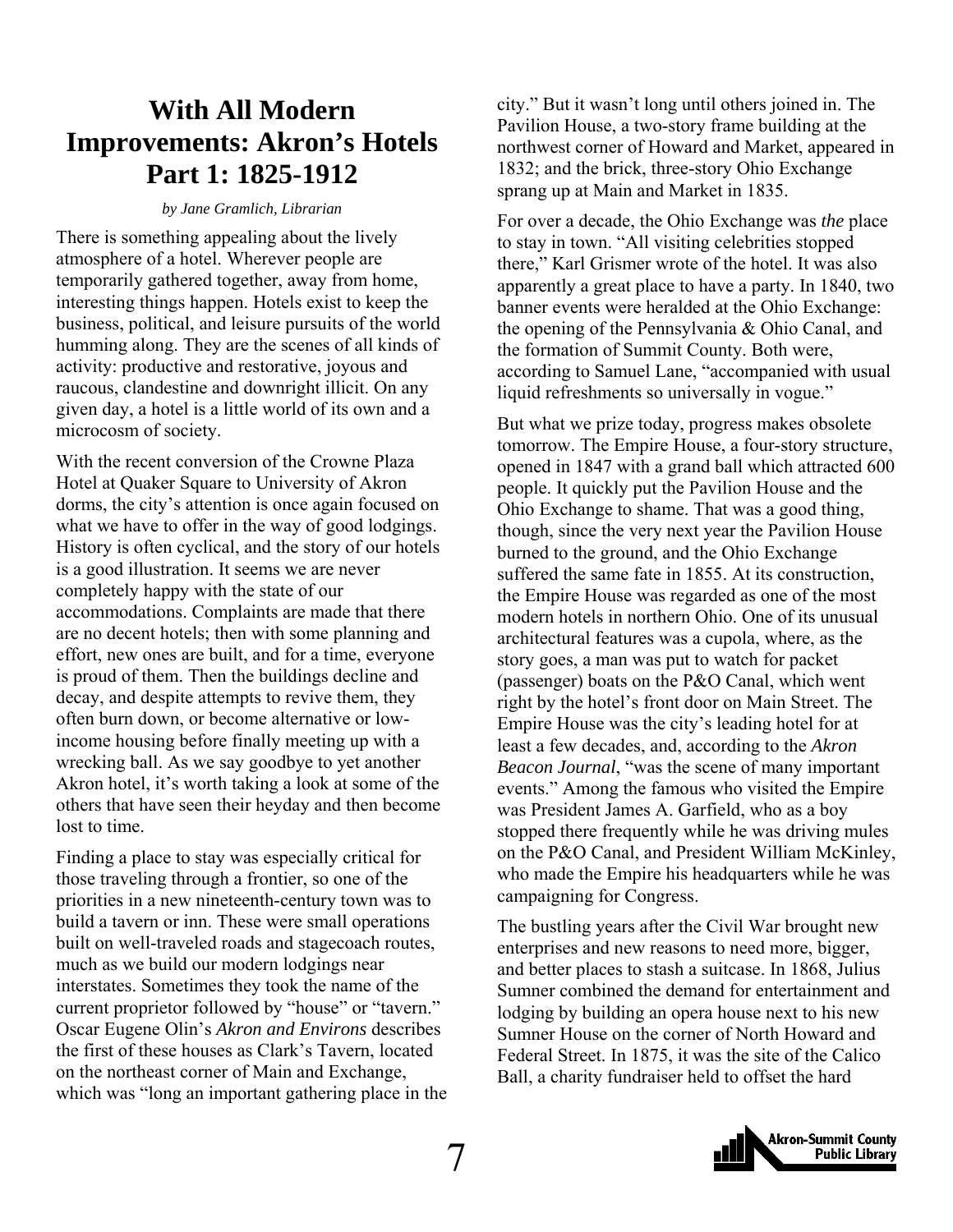times of the Panic of 1873. According to the *Akron Daily Argus*, all religious denominations represented "laid sanctimony aside, and had a good time." Although destroyed by fire in 1876, the Sumner was rebuilt and operating again in 1878.



#### *The Sumner House Hotel on N. Howard St. c 1870*

Oatmeal magnate Ferdinand Schumacher also had a hand in the hospitality industry. He was a teetotaler and couldn't abide the fact that all of Akron's hotels had barrooms. What the city needed, he thought, was a good temperance hotel – alcohol free. When the Methodist Episcopal congregation moved from its old building to a new one in 1875, Schumacher purchased the old church, moved it from Church and Broadway to Mill and Summit, remodeled it, and opened it later in the year as the Cascade House. The Cascade did good business, but the reason didn't have much to do with large numbers of abstemious customers wanting dry accommodations. Instead, many of the Cascade's guests were salesmen hoping to do business with Schumacher, and it was not much of a secret that those staying at his hotel had a far better chance of succeeding. Buoyed by this initial success, Schumacher decided that one good temperance hotel deserved another. He had a flair for remodeling and converting old buildings, and this time, he renovated a forty-year-old building at Main and Exchange that had been mercantile and office space, as well as a carriage manufactory. In 1878, he opened it as the Clarendon Hotel.

Despite all the city directory ads that boasted of first-class lodgings, there were some who saw it

differently. In 1878, a visiting reporter from the *New York Daily Graphic* wrote an article describing Akron for his Gotham readers, and despite his generally complimentary tone, he was "hard pressed to say anything good about Akron hotels." Apparently, he hadn't even mentioned the new temperance establishments, the Clarendon and Cascade, and his opinion of the Sumner House and the now shabby Empire House was that they "are excellent as far as they go, but they don't go far enough."

This East coast snub was too much. The Empire House made a few paltry improvements in 1881, and in 1882, Schumacher once again displayed his refurbishing skills by moving the Cascade House over a block on Mill from Broadway to Summit, putting on additions and face brick and renaming it the Windsor Hotel. But he was about to be outdone. William Buchtel, younger brother of John, took the cue and announced his intention to build the best, most modern hotel in the area. The Buchtel Hotel, five stories and built of brick and stone, opened in April 1884 in a flurry of publicity, and it seems to have sparked a bit of rivalry among the city's hotel proprietors. A full-page, mudslinging ad for the Buchtel in the 1885-86 city directory challenges our notions of Victorian decorum:

*The hotel accommodations of Akron had long been a disgrace to the city. The old hotel buildings were no better than barns, and the owners refused to spend a dollar in improvements…No sooner was the Buchtel fairly opened that every old hotel in the city commenced a vigorous war on the new hotel. The traveling public have no thanks to render the owners of the old hotels for their recent improvements, for they would have made no improvements had they not been compelled to do so.* 

Perhaps in response, an article in the *Akron City Times* appearing on May 6, 1885 attempted to vindicate the Windsor. "The people of Akron do not rightly appreciate the Windsor Hotel," it said, and "a few words to the public" about its offerings "ought to have been long since spoken." Waxing poetic

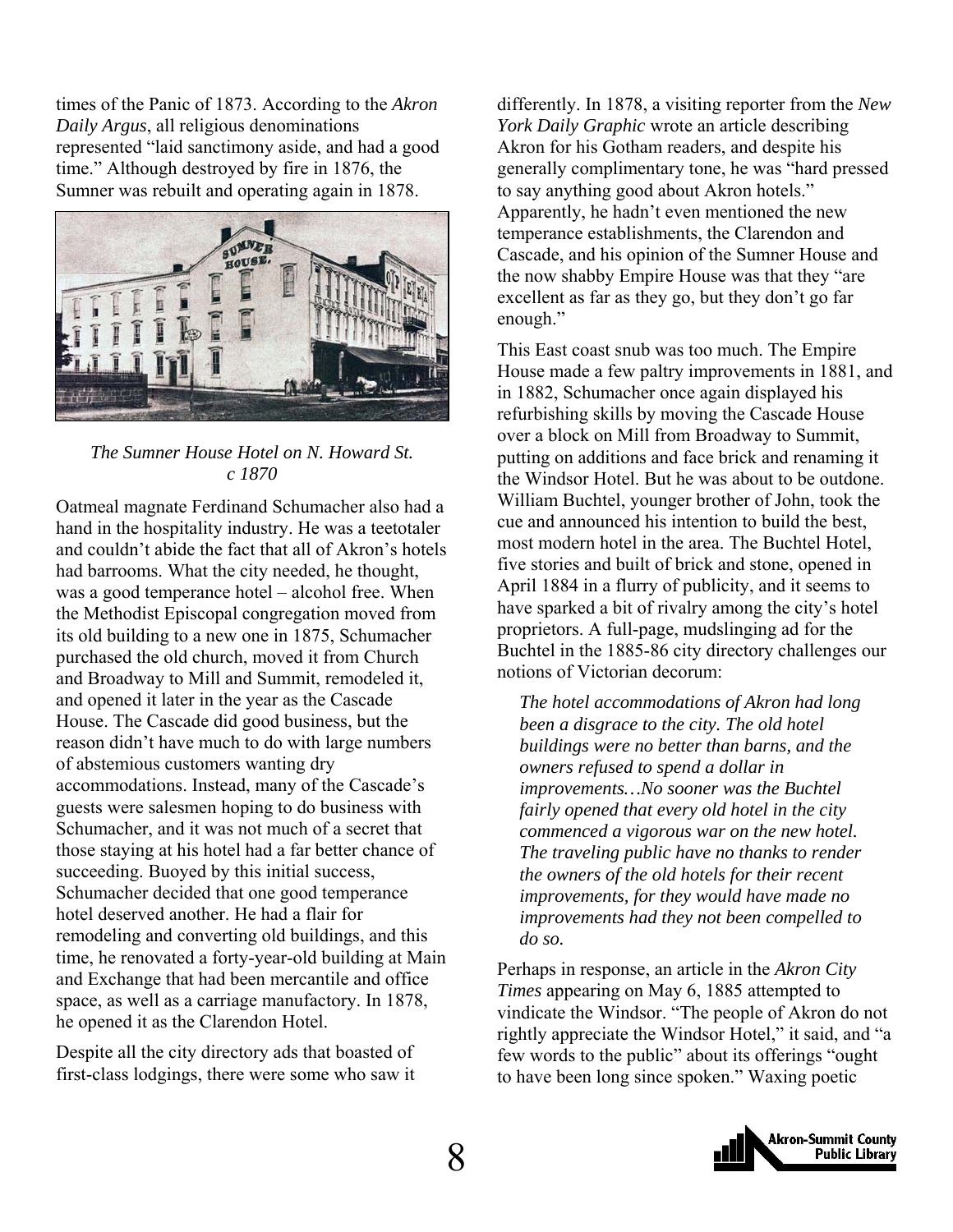about the unassuming Schumacher's efforts, the writer praised the Windsor's "costly furniture…splendid dining halls, and her eighty cozy rooms." It was "brilliantly lighted" by gas, and "it can be, when required, heated in the best possible style." Its fire safety features could not be found in any other hotel in Northern Ohio. All anyone had to do was visit it, and they'd be convinced. But you can almost hear the public muttering their reaction: *that's all well and good, but you can't get a drink there!*

The Windsor's efforts were in vain. Throughout the 1880s and 90s, the Buchtel Hotel enjoyed the reputation of being Akron's finest hotel. Later, people would remember the ceiling high mirrors, the mahogany, red plush, and horsehair furniture. It also had electric lighting, something the Windsor couldn't equal. The elevator was water-powered, and a ballroom across the street was connected to the hotel by an overhead bridge. It attracted a steady stream of well-known clientele. Even in 1899, the Buchtel was still touted as being able to provide accommodations "which none of the other Akron hostelries can furnish."

VIVE LA HOTEL BUCHTEL. AKEON'S GRAND CARAVAN-SARY OPEN TO **THE** WEARY TRAVELER. *11박도* : A TOUR THROUGH TTS LABY-RINTH OF GILDED AND FRESCOED HALLS AND LUXURIOUS **GUEST-ROOMS.** 

*This advertisement appeared in the Summit County Beacon, March 19, 1884* 

During the first decade of the new century, though, the once-grand Buchtel suffered through changes in ownership and management and began showing signs of age. In 1910, the health department got on its case. "The basement of the Buchtel is reported in bad condition, and dangerous," said the *Beacon*. That same year, a fire destroyed twenty rooms and caused several thousand dollars' worth of damage, and another fire in 1912, though not as severe, did little to improve the hotel's standing. A two-story addition slated to be done in 1911 was prevented by updated building codes stating that any new public buildings must be fireproof, which the Buchtel definitely was not. It wasn't alone in its woes; the antiquated Empire House was barely holding together, and the Windsor had also begun to deteriorate. Traveling businessmen began staying in Canton or Cleveland instead. The old battle cries went up once again. "There is not a city in the world of its size that needs a hotel as badly as Akron," said a developer out of Niagara Falls named Frank A. Dudley. "You hear it in Massachusetts, you hear it in New York and you hear it in Illinois." That sentiment was old hat. But he may have been a bit biased: he and his associates were hot on the trail of building that new hotel.

In April 1911, the decrepit Empire was finally torn down to make way for the Portage Hotel, the newest wonder at Main and Market. Like the Empire and the Buchtel before it, a grand party, including a fivecourse banquet, was held for its opening on June 11, 1912. "Champagne corks popped at every table," reported the *Akron Press*. According to the *Beacon*, the city "could be justly proud of the latest improvement, which could be considered one of civic as well as business pride."

Just five months after the Portage opened, on election night, November 5, 1912, Schumacher's Clarendon Hotel was partially destroyed by fire, not worth saving. It was as if the Clarendon had given up the ghost, all too aware that its time had passed, and greater things were on the horizon.

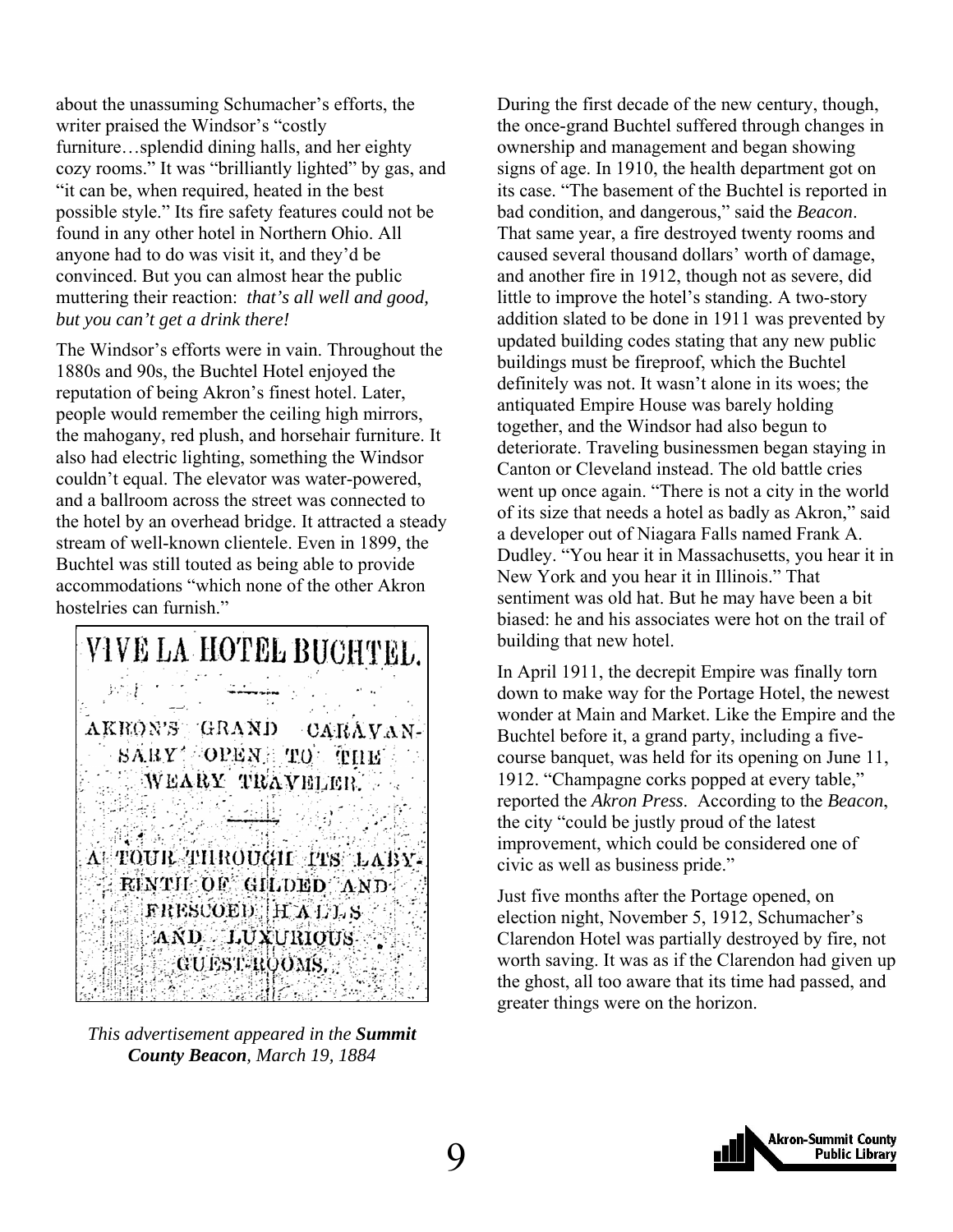### <span id="page-9-0"></span>**Jewish Community Board of Akron Donates Photograph Collection**

#### *By Judy James, Division Manager*

Akron's Jewish community has a proud and rich history. When the first Jews came to Akron in the mid 19th Century, they brought with them their traditions and culture, which were inextricably linked to their religion. They established neighborhoods, businesses and synagogues where they lived, worked, and worshipped. The Jewish Center was a place of community for Jews in Akron. First located on Balch Street, it grew to become a vibrant center for social, educational, and recreational life for Jews, as well as non-Jews. This rich history has been documented for decades through thousands of photographs detailing the activities and membership of the Akron Jewish Community Center from the early part of the  $20<sup>th</sup>$ century to the present.

In 2001, the Akron-Summit County Public Library was approached by composer, music professor, and former Akronite, Dr. Anna Rubin about collaborating on a project with the Akron Jewish Community Center to create a website devoted to the history of Akron's Jews. Unveiled in 2003, the *[Living Memories Project: Jewish Akron 1850-](http://www.jewishakron.org/memories/index.html) [Present](http://www.jewishakron.org/memories/index.html)* includes images, historical information and oral histories of long-time residents. As the project evolved, concern was expressed about the need to preserve the extensive photograph collection held by the Center. A decision was made to donate these photographs to the Library so they would be preserved and made accessible for future generations. Because so many of the images were not identified, however, members Arlene Rossen and Beverly Rose rallied a group of seniors to help date and identify thousands of photographs. In December, this collection was donated to Special Collections, where it will be processed and stored in our climate-controlled stacks. In the coming months, we hope to mount some of the photographs on our Summit Memory Project website [www.SummitMemory.org](http://www.summitmemory.org/).

The Jewish Community Board of Akron, Arlene Rossen, Beverly Rose and the many volunteers are to be commended for their efforts to preserve these photographs, and for their diligence in working to identify them. We are most grateful to them for donating this important collection.

### **Pennsylvania Archives Series Research Guide**

#### *By Mary Plazo, Librarian*

The 135-volume set of the Pennsylvania Archives is an extremely valuable resource for Colonial (1681- 1774) and Revolutionary (1775-1783) Pennsylvania records. These volumes contain a variety of records including colonial, military, land and vital records. The entire set of volumes is available in the Special Collections Division. The Research Guide is available [online](http://www.akronlibrary.org/internetresources/sc/pathfinders/PA_Archives_Research.pdf) or in book form.

Becoming familiar with the history of Pennsylvania will be helpful in your research, and the research guide provides a timeline of Pennsylvania history. The guide will also help you understand in detail how the set is organized. It includes a listing of the contents for all of the volumes within each of the 10 different series in which the 135 volumes are arranged. The guide also has a table of military records indexed by county, alphabetically, including Associators and Militia, Muster Rolls, Lieutenants Accounts, Militia Muster and Pay Rolls, Militia Officer Returns, and Divisions in the War of 1812. The last table in the guide is an index to other records by county including Election Returns, Land Warrantees, Marriages prior to 1810, Provincial Matters, and Tax lists. This table is also available online at [http://www.footnote.com.](http://www.footnote.com/)

Many thanks to James Rayburn, a practicum student from Kent State University's School of Library and Information Science, who authored this guide for the Special Collections Division.

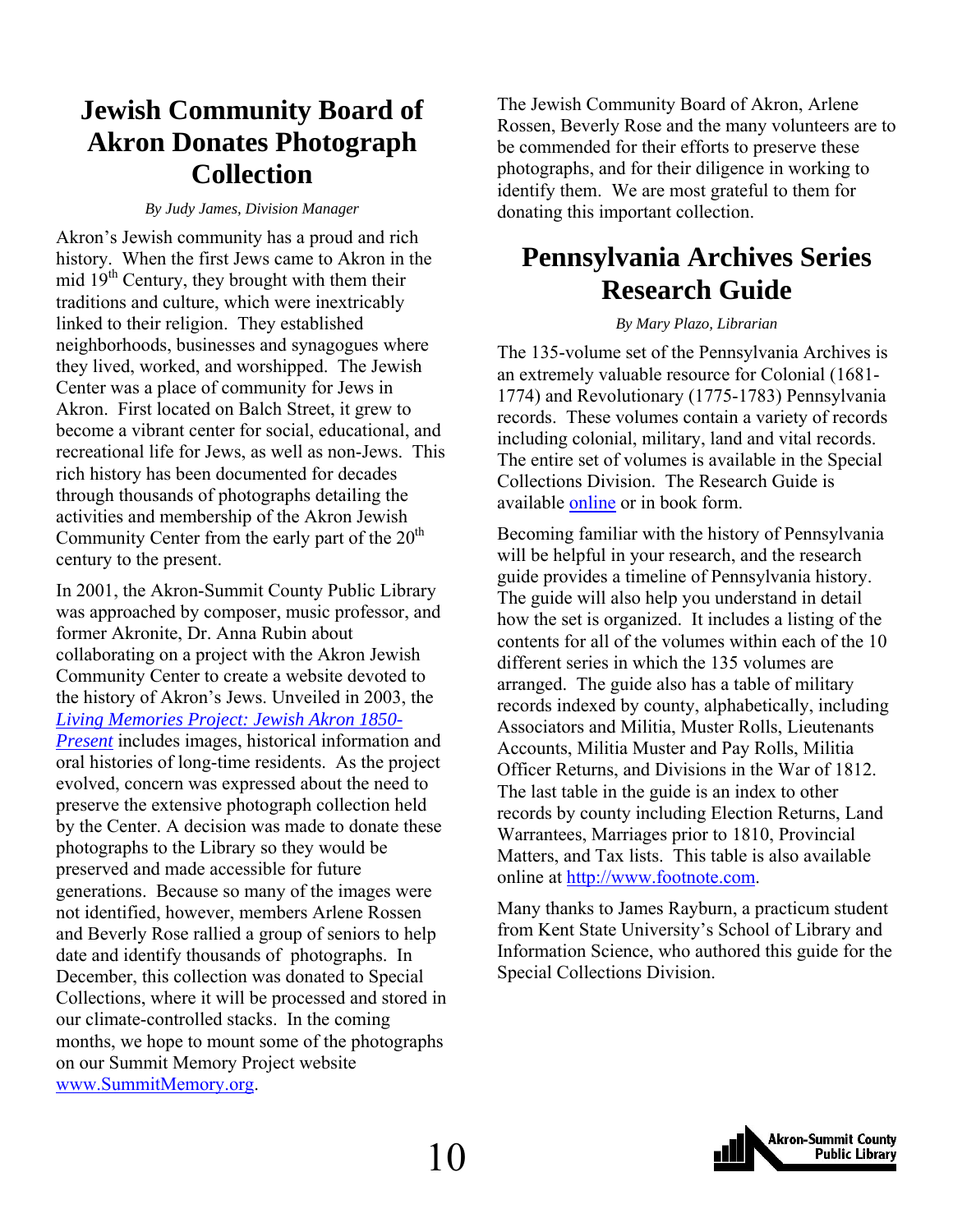### <span id="page-10-0"></span>**Summit Memory Additions**

#### *By Joanne O'Dell, Librarian*

The [Summit Memory Project](http://www.summitmemory.org/) continues to improve. We have added four new collections since our launch in December of 2007.

The [Ruth Wright Clinefelter Postcard Collection](http://www.summitmemory.org/cdm4/browse.php) is available. This collection currently contains 230 postcards of Akron and Summit County. This is only half of the postcards Ms. Clinefelter has loaned to the Special Collections Division. More will be added over the next several months before the whole collection is returned to Ms. Clinefelter, so be sure to check back.

The **Akron Metro RTA Collection** is now available. Metro joined the Summit Memory Project in 2007, and we have been working on a small part of their collection. It contains nearly 130 images documenting the history of mass and public transportation in Akron and Summit County.

The [Akron Banknotes Collection](http://www.summitmemory.org/cdm4/browse.php) is available. Have you ever seen the \$1 bill with Akron Second National Bank's name on it? This collection contains paper money that was issued by Summit County banks from the late  $19<sup>th</sup>$  and early  $20<sup>th</sup>$ centuries. The collection was loaned to Special Collections by an anonymous donor so it could be added to Summit Memory.

The Firestone Tire & Rubber Company Collection contains clippings from the *Akron Beacon Journal* and can be accessed only when you are inside [a](http://www.akronlibrary.org/branches.html)  [library within the Akron-Summit County Public](http://www.akronlibrary.org/branches.html)  [Library system](http://www.akronlibrary.org/branches.html). Since there is no index to the *Akron Beacon Journal* for 1940-83, these clippings provide priceless access to this information. The Business & Government Division is continuing to add items to this collection and plans to add other collections for local businesses in the future.

For more information on becoming a partner or loaning a private collection for inclusion in the Summit Memory Project, please contact Joanne O'Dell at [jodell@akronlibrary.org](mailto:jodell@akronlibrary.org) or 330.643.9064.

### **Ohio Death Certificates 1908- 1953 Now Online**

*By Jane Gramlich, Librarian* 

One of our most popular resources has recently become available online! You can now search, view and print Ohio death certificates from December 20, 1908-1953, as well as a growing number of other records, all for free through FamilySearch Labs, a project of the Latter Day Saints' Church.

To access the certificates, go to [www.familysearchlabs.org](http://www.familysearchlabs.org/) and click on Record Search. You will need to create an account by entering an email address, and wait about 24 hours while it is registered. Once your account is created, you can search, view, and print certificates. Although accessible by the public, the site is currently in a testing stage, and may undergo changes in its search and view options, or it may be unavailable from time to time. Project administrators invite feedback from users during this stage.

In September 2005, the LDS Church announced their ambitious project of digitizing and indexing their entire microfilm holdings, over two million rolls, with the goal of making it freely available online. The digitization alone is an extraordinary accomplishment, but what will really make these records accessible is the massive volunteer effort to transcribe and index the collection, which will create a searchable database. This project is a wonderful opportunity for anyone with an interest in genealogy, a home computer with an Internet connection, and a bit of spare time.

Becoming a volunteer is a simple process. Visit <http://www.familysearchindexing.org/en/index.jsp>to get started. You will create a username and password, download free software onto your computer, and complete the tutorial on indexing processes and guidelines. The software is easy to use and support is readily available. You can choose what you want to index from currently available projects and decide how much time you want to devote to it, whether it's an hour a day or an hour a month. Be forewarned: It can get addictive! It's amazing to see this treasure trove of records and be

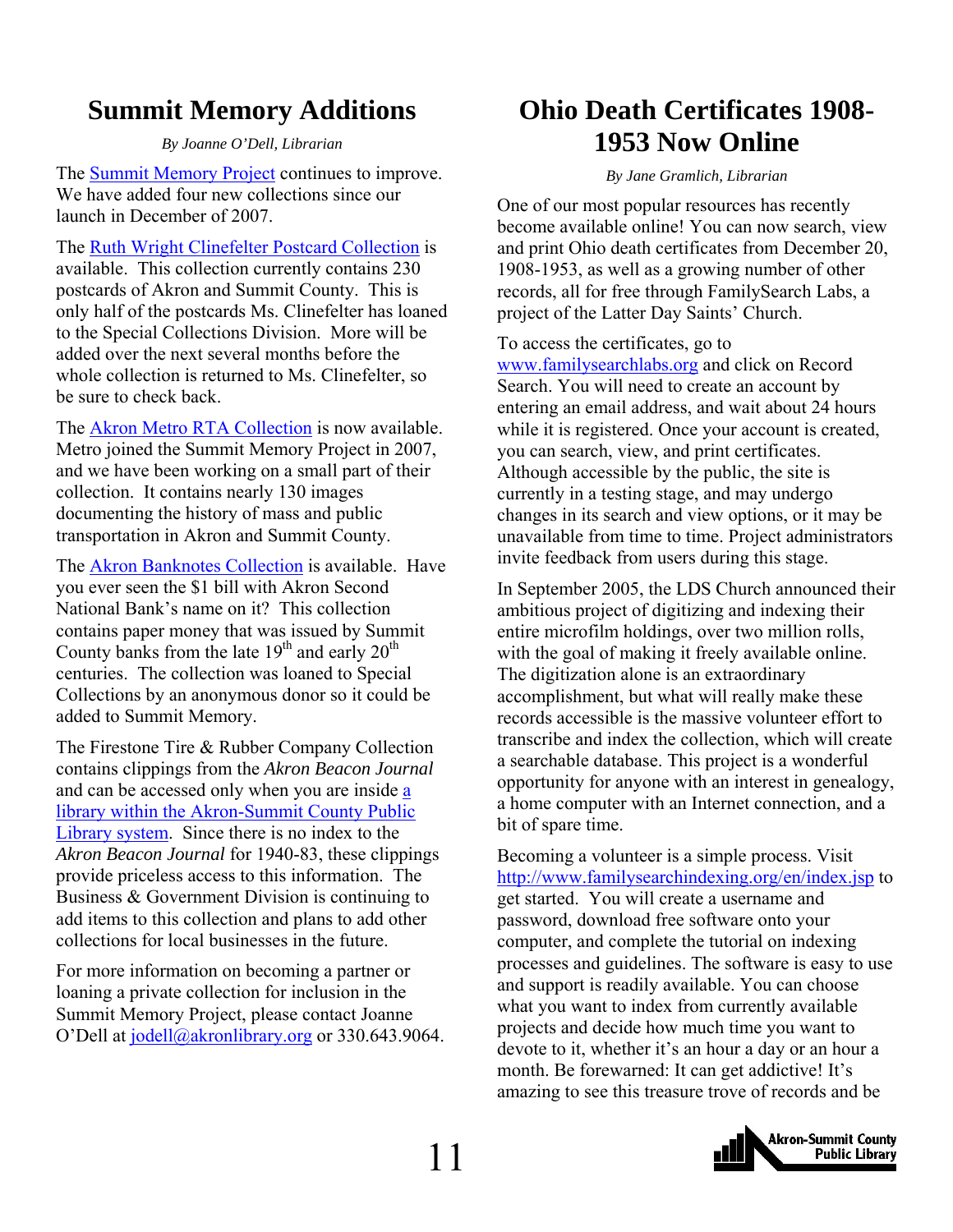<span id="page-11-0"></span>able to spend a few minutes studying them. As of January 15, 2008, volunteer indexers numbered over 115,000, and on that day alone over 168,000 records had been indexed before 1:00 PM MST. This is truly a remarkable effort, and it will be interesting to see what the future holds for this endeavor. Recent estimates indicate it will take about 5-6 years for the project to be complete.

For us in Special Collections, the online availability of the Ohio death certificates represents a bit of a change in our routine. While we anticipate a reduction in certificate requests, we intend to continue making our holdings available in as many formats as possible. For those who cannot access FamilySearch Labs or prefer our traditional correspondence service, we will continue to offer copies of Ohio death certificates, and other resources, through email and regular mail at our standard rate of \$1.00 per request and \$.05 per page. Please see our guidelines in *Genealogy and Local History Resources and Services* or online at [http://www.akronlibrary.org/internetresources/sc/co](http://www.akronlibrary.org/internetresources/sc/correspondence.html) [rrespondence.html.](http://www.akronlibrary.org/internetresources/sc/correspondence.html) And don't forget, we still have lots of resources that haven't yet made their way to the Web!

### **Summit County Non-Population Census Schedules**

#### *By Cheri Goldner, Librarian*

Special Collections now has microfilm of the 1850 and 1870 agricultural schedules, the 1870 agricultural recapitulation, and the 1850-1880 industry schedules for Summit County. The only names provided are those of the farm owner/manager or the manufacturer, but they can tell you about the work that your ancestors did and the communities in which they lived.

Farms had to meet minimum requirements of acreage and/or total value of goods produced to be included in the agricultural schedules. For those that did, the schedules provide the following information:

- name of owner, agent or manager
- number of improved and unimproved acres

• cash value of the farm, farming implements and machinery, livestock, orchard products, produce of market gardens, "homemade manufactures," and animals slaughtered

- numbers of horses, mules, "milch cows," working oxen, other cattle, sheep, and swine
- amount and types of items produced (bushels of wheat, pounds of wool, gallons of wine, etc.)

The 1870 agricultural recapitulation does not include any names but provides township-wide totals for each of the above categories.

Manufacturers had to produce more than \$500 worth of goods to be included in the manufacturing schedules. For those that did, the manufacturing schedules provide the following information:

- name of corporation, company or individual
- type of manufacture or product
- amount of capital invested
- amounts, kinds, values of raw materials used
- the kind of power, machinery, resource used
- the number of men and women employed
- monthly cost of male and female labor
- amounts, kinds, values of annual product

Additional details were reported in 1870 and 1880, and in 1880, special manufacturing schedules were used for certain industries, such as agricultural implements, paper mills, boots and shoes, lumber and saw mills, flour and grist mills, and small coal mines and quarries.

Special Collections also has microfilm of the 1935 Census of Business: Schedule for Motor Trucking and/or Warehousing. Information in this schedule includes:

- name, location and kind of business
- operating revenue and expenses
- number and type of employees and weekly payroll
- inventory of motor vehicle equipment

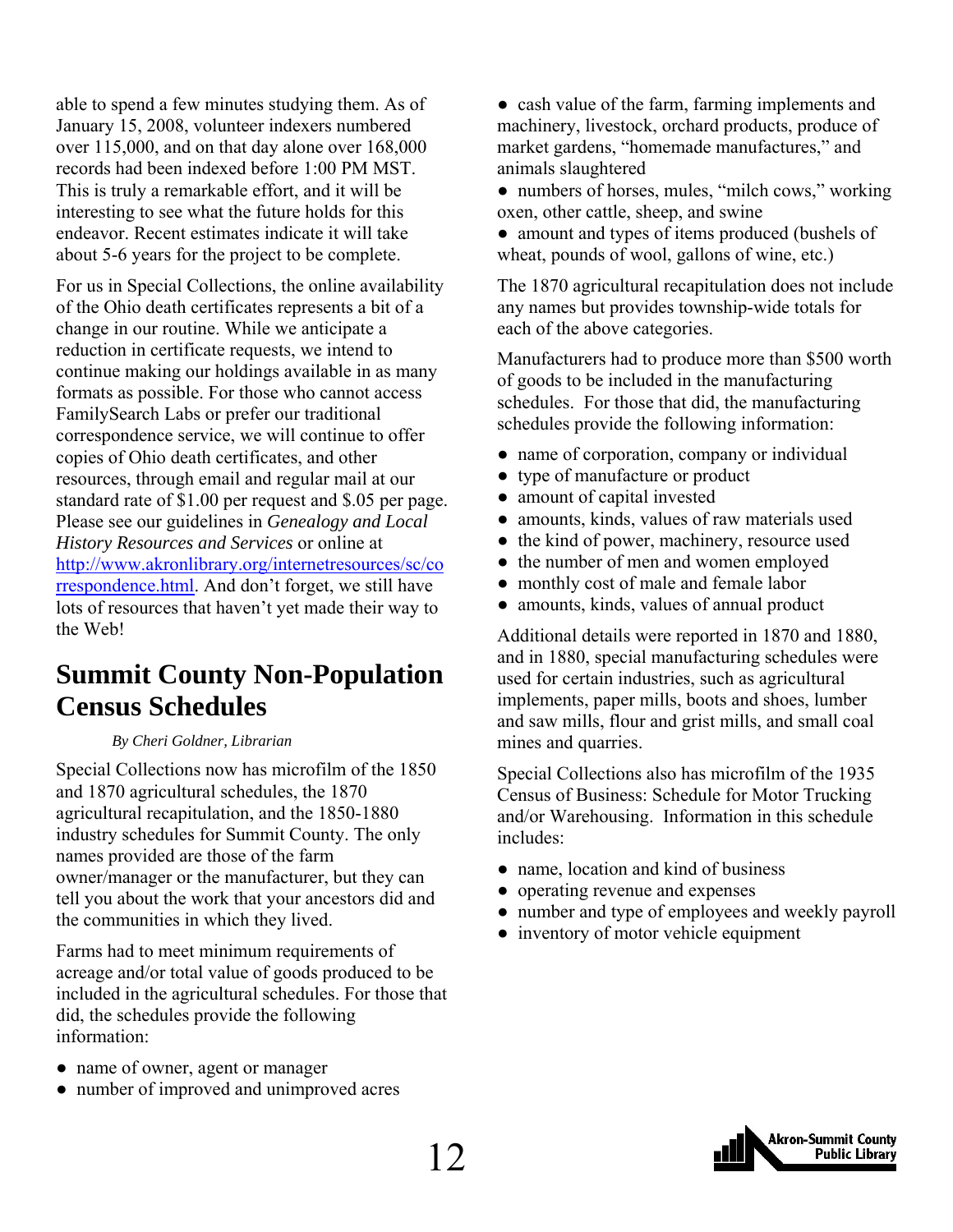### <span id="page-12-0"></span>**Genealogists blog!**

Of all people, genealogists appreciate the value of the Internet. Once a pursuit of "scholars" who spent their time in dusty archives and courthouses; genealogy has become one of the fastest growing hobbies in the world, due, in great measure, to the myriad of records and databases that are now only a click away. Genealogists by nature like to share information, so it is no surprise that genealogy blogs are beginning to sprout. Blog is an abbreviation for web log, an interactive website where individuals may post information, commentary, or news on a particular topic. Blogs exist for every conceivable topic, including genealogy. Following are some Ohio-based genealogy blogs:

#### **Genealogy - Northeast Ohio**

#### [http://neohiogenealogy.blogspot.com](http://neohiogenealogy.blogspot.com/)

Administered by Toledo area genealogist Derek S. Davey, this site focuses on genealogy in Northeast Ohio and will feature regular posts about the collections of libraries in the region.

#### **Ohio's Genealogy World**

#### <http://statelibraryohiogen.blogspot.com/>

Maintained by State Library of Ohio. Postings focus on assisting Ohio librarians serving genealogists and promoting virtual genealogy in Ohio.

#### **Genealogy Librarian News**

#### <http://genlibrarian.blogspot.com/>

Includes book reviews, articles and updates about new genealogy resources.

### **Local History Events**

#### **A Fugitive's Path: Escape on the Underground Railroad**

Western Reserve Historical Society *March 28 & 29, 6 pm – 8:20 pm*  In this interactive program at Hale Farm & Village, visitors travel to the year 1852 and become fugitives fleeing from the bonds of slavery. They experience, first hand, what slaves encountered during their bid for freedom, and on their journey meet people; abolitionists, slave hunters, free blacks and Quakers; some of whom are helpful, some

indifferent and others treacherous. This program is open to the public and school groups with reservations. \$15 person, \$12 member, \$12 group rate. 90-minute guided program, tours departing every 20 minutes. For more information, please call 330.666.3711.

#### **A Fugitive's Path: Escape on the Underground Railroad**

Western Reserve Historical Society *April 4 & 5, 6 pm – 8:20 pm* 

In this interactive program at Hale Farm & Village, visitors travel to the year 1852 and become fugitives fleeing from the bonds of slavery. They experience, first hand, what slaves encountered during their bid for freedom, and on their journey meet people; abolitionists, slave hunters, free blacks and Quakers; some of whom are helpful, some indifferent and others treacherous. This program is open to the public and school groups with reservations. \$15 person, \$12 member, \$12 group rate. 90-minute guided program, tours departing every 20 minutes. For more information, please call 330.666.3711.

#### **Pancake Breakfast & Open House**

MAPS Air Museum

*Sunday, April 27, 8 am – 1 pm* 

Pancakes, sausage, juice, milk and coffee will be served until 1 pm, and the Museum will be open until 2 pm for self-guided tours. Come check out the progress on our restoration projects, including the World War II Martin B-26 Marauder (one of only six remaining in the world), F-100 Super Saber, and T-37 Tweet, as well as crew members and displays of other aircraft-related items, such as the F-14 Tomcat and F-4 Phantom jet fighters. Tickets purchased at the door are \$5 for adults and \$3 for children.

#### **4th Annual Brigadoon Beltane Festival**

Scottish American Society

*Saturday, May 31, 10 am – 6 pm* 

Held at Maize Valley Farms, 6193 Edison Street NE (State Route 619) just east of Hartville, Ohio. The Maccallum Highlanders Pipes and Drums will perform. There are highland athletic and a strong man competition. Traditional music from Scotland, Ireland, and Wales will be featured via bands and through J  $&$  C Entertainment. Highland cattle will be

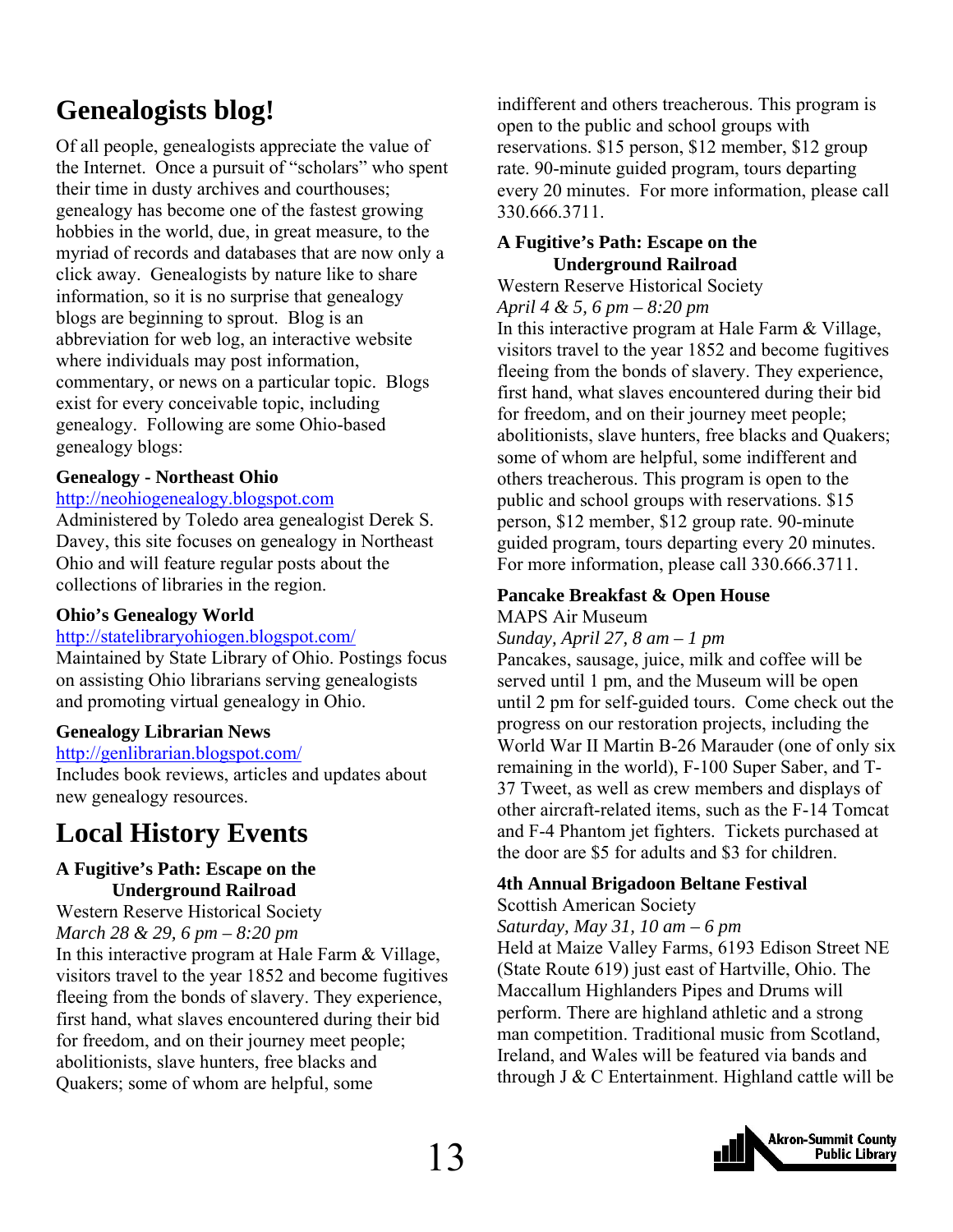there to be admired, the Vikings will re-enact their invasion of Scotland, and Highland soldiers may be seen strolling the grounds. Admission cost is 8 and under free, over age 8 \$6.00, and \$20 for a family.

### **Genealogy Events**

#### **Introduction to Internet Genealogy**

Special Collections

*Saturday, March 22, 10 am – 12 pm*  Lean about the genealogy databases available through the library as well as how to find and evaluate many popular free genealogy web sites. Basic computer skills are recommended. The class meets in Computer Lab 2, on the first floor of Main Library. For more information or to sign up, call 330.643.9030.

#### **Transportation History-from Foot to Flight**

Hudson Genealogical Study Group *Saturday, April 5, 9:30 am* 

Join us in the Flood Family Meeting Room of the Hudson Library & Historical Society for John Franklin's presentation. For more information, call the Hudson Library & Historical Society at 330.653.6658.

#### **Introduction to Internet Genealogy**

Special Collections

*Tuesday, April 15, 6:30 pm – 8:30 pm*  Lean about the genealogy databases available through the library as well as how to find and evaluate many popular free genealogy web sites. Basic computer skills are recommended. The class meets in Computer Lab 2, on the first floor of Main Library. For more information or to sign up, call 330.643.9030.

#### **47th Annual Conference**

Ohio Genealogical Society *April 17-19*  Navigating the Past: Chart a Course for your Family Tree is the theme of this year's conference. It will be held at the Sheraton Cincinnati North in Cincinnati, Ohio. For more information or to register, please see

[http://www.ogs.org/conference2008/.](http://www.ogs.org/conference2008/)

#### **Ohio Laws & Rules Governing Cemeteries**

Summit County OGS *Thursday, April 24, 7 pm* 

Mr. Theodore J. Hornyak, Investigator for the Ohio Department of Commerce, Division of Real Estate and Professional Licensing, will discuss how cemeteries in Ohio are regulated, things to be mindful of when visiting a cemetery, and cemetery consumer information. Join us at the New Horizons Christian Church, 290 Darrow Road, Akron.

#### **Genealogy Conference**

Cleveland Family History Center *Saturday, April 26, 8:30 am – 2:30 pm*  This multi-track conference will include a workshop for those new to genealogy, plus a full slate of indepth seminars for more experienced attendees. The conference will be held at 25000 Westwood Road, Westlake, OH 44145, inside the Church where the FHC is located. For more information, contact: [programfhc@earthlink.net](mailto:programfhc@earthlink.net)

#### **Introduction to Internet Genealogy**

Special Collections

*Saturday, May 3, 10 am – 12 pm*  Lean about the genealogy databases available through the library as well as how to find and evaluate many popular free genealogy web sites. Basic computer skills are recommended. The class meets in Computer Lab 2, on the first floor of Main Library. For more information or to sign up, call 330.643.9030.

#### **Down on the Farm-**

### **Agricultural Records for Genealogists**

Hudson Genealogical Study Group *Saturday, May 10, 9:30 am*  Join us in the Flood Family Meeting Room of the Hudson Library & Historical Society for Gwen Mayer's presentation. For more information, call the Hudson Library & Historical Society at 330.653.6658.

#### **Conference in the States & Family History Fair**

National Genealogical Society *May 14-17* 

Show Me The Nation's Records is the theme of this year's conference held in Kansas City, Missouri. For more information or to register, please see

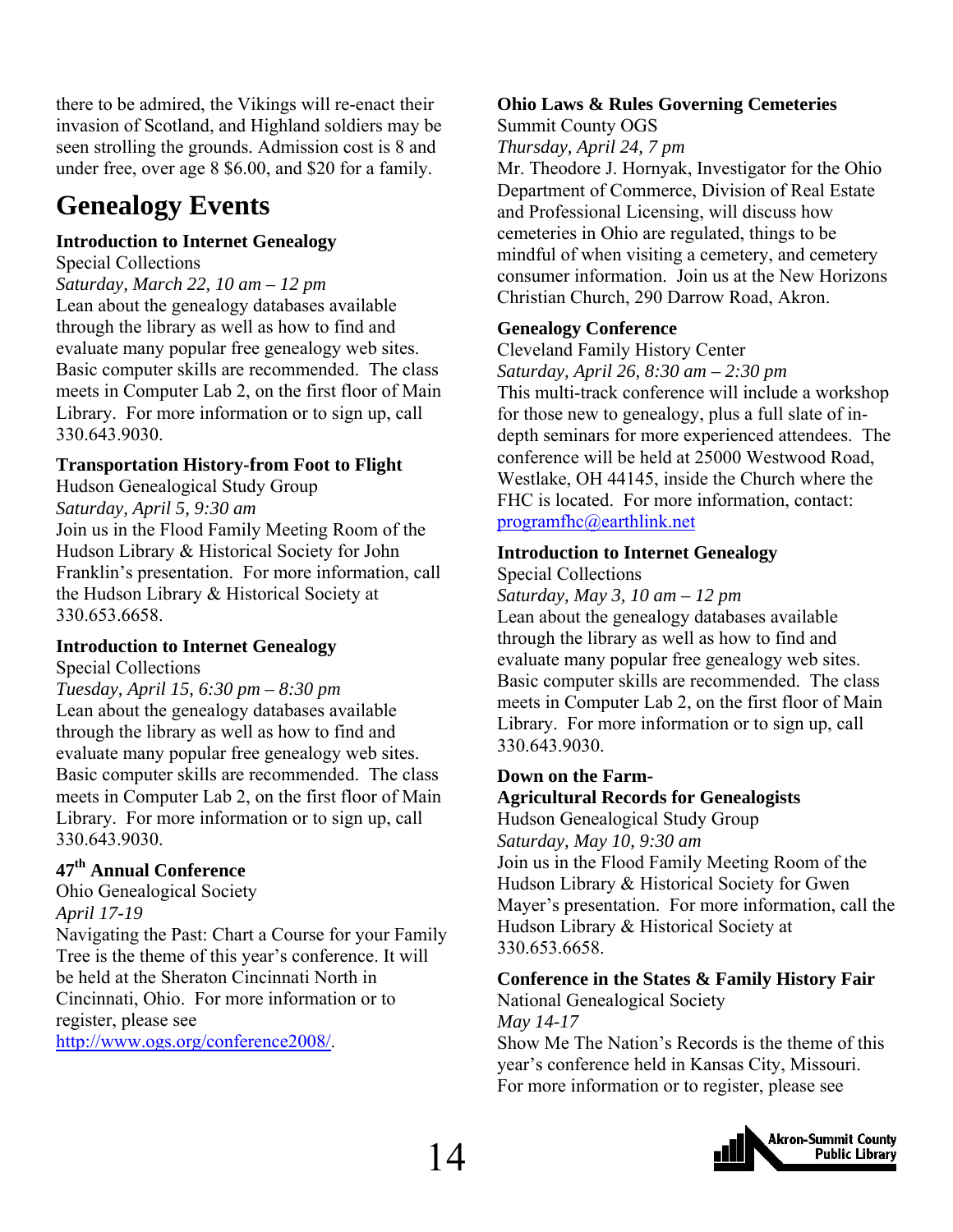#### <span id="page-14-0"></span>[http://www.eshow2000.com/ngs/index.cfm?CFID=](http://www.eshow2000.com/ngs/index.cfm?CFID=1764865&CFTOKEN=54160810) [1764865&CFTOKEN=54160810](http://www.eshow2000.com/ngs/index.cfm?CFID=1764865&CFTOKEN=54160810).

#### **The Veteran's Honor Roll of Summit County**

Summit County OGS *Saturday, May 17, 1 pm* 

We will release our *Veterans Honor Roll CD* with military color guard, special guests from several military establishments, and an unusual military tribute. We will explain this project and then demonstrate how to use this very special CD. Join us to help celebrate Armed Forces Day at the Acker Moore Memorial Hall, American Legion/VFW, 3733 Fishcreek Road, Stow. Refreshments will be served.

#### **Research Trip to Allen County Public Library**

African American Genealogical *June 18-20* 

Join us for a research trip from Cleveland to the Allen County Public Library in Fort Wayne, Indiana. For more information, please contact Alfreda Barnes at [ganniebarnes@yahoo.com.](mailto:ganniebarnes@yahoo.com)

#### **Who will be the Next Genealogist in your Family?**

Summit County OGS *Saturday, June 21, 1 pm* 

Bring with you a young member of the family, a child, a grandchild, or even a teenager or 30 something! Now is the time to get the next generation involved in their family history and dispel the myth that genealogy is boring and just for old people! Don't miss this exciting afternoon with fun activities that you can take to a family reunion this summer! Join us at Akron-Summit County's Main Library.

### **We would like to thank the following for their generous donations:**

Juanita Baker for copies of documents pertaining to the 834<sup>th</sup> AAF Specialized Depot in Mogadore, Ohio, 1942-1946

Judith Campbell for *A Listing of Entrymen on Lands in Stark County, Ohio* 

Catherine Chasar for *St. George Catholic Church Directory* 

Dr. Ed Corbett for *Ohio School for the Death: 175 Glorious Years* by Lance J. Fisher and Catherine Fisher

The Honorable Christopher Grimm, Mayor, City of Tallmadge for *Memories of Tallmadge: Recalling Our Past; Celebrating Our Bicentennial* 

Robert D. Haag for *Footpaths to Ancient Campsites in Copley Township, Ohio* 

Cherri Hittie-Staley for two milk bottle caps form the Lone Linden Farm in Manchester, Ohio

Jean Latham for copies of research conducted by her late husband Bill Latham about St. Vincent **Cemetery** 

Roger McClain for DVD (3 copies) *The Best of Dinosaur Video: Greatest Hits, Volume 1* 

Judy Menches for *Tanbark and Tinsel* by John C. Kunzog

Summit County Chapter of the Ohio Genealogical Society for CD, *History of Summit County* edited by William Henry Perrin

Summit County Chapter of the Ohio Genealogical Society for *Lest We Forget: Sixty + Unique Summit Count, Ohio Cemeteries: Their Stories and Existing Records* 

Summit County Chapter of the Ohio Genealogical Society for *Saint Vincent Cemetery, Akron, Ohio* 

Cyrus Thornton for *Thornton: Lineage of Cyrus Page Thornton & Family* by Cyrus Page Thornton

#### **Summit County Chapter of the Ohio Genealogical Society for gifts in memory of deceased members:**

*Index to Tuscarawas County Wills 1808-1910 & Administrations 1808-1878*: donated IMO Paul D. Clodfelter, died 27 March 2004

*Lawrence Township Birth Records 1867-1908* (Tuscarawas County): donated IMO Howard Lewis Taylor, PhD, died 16 September 2006

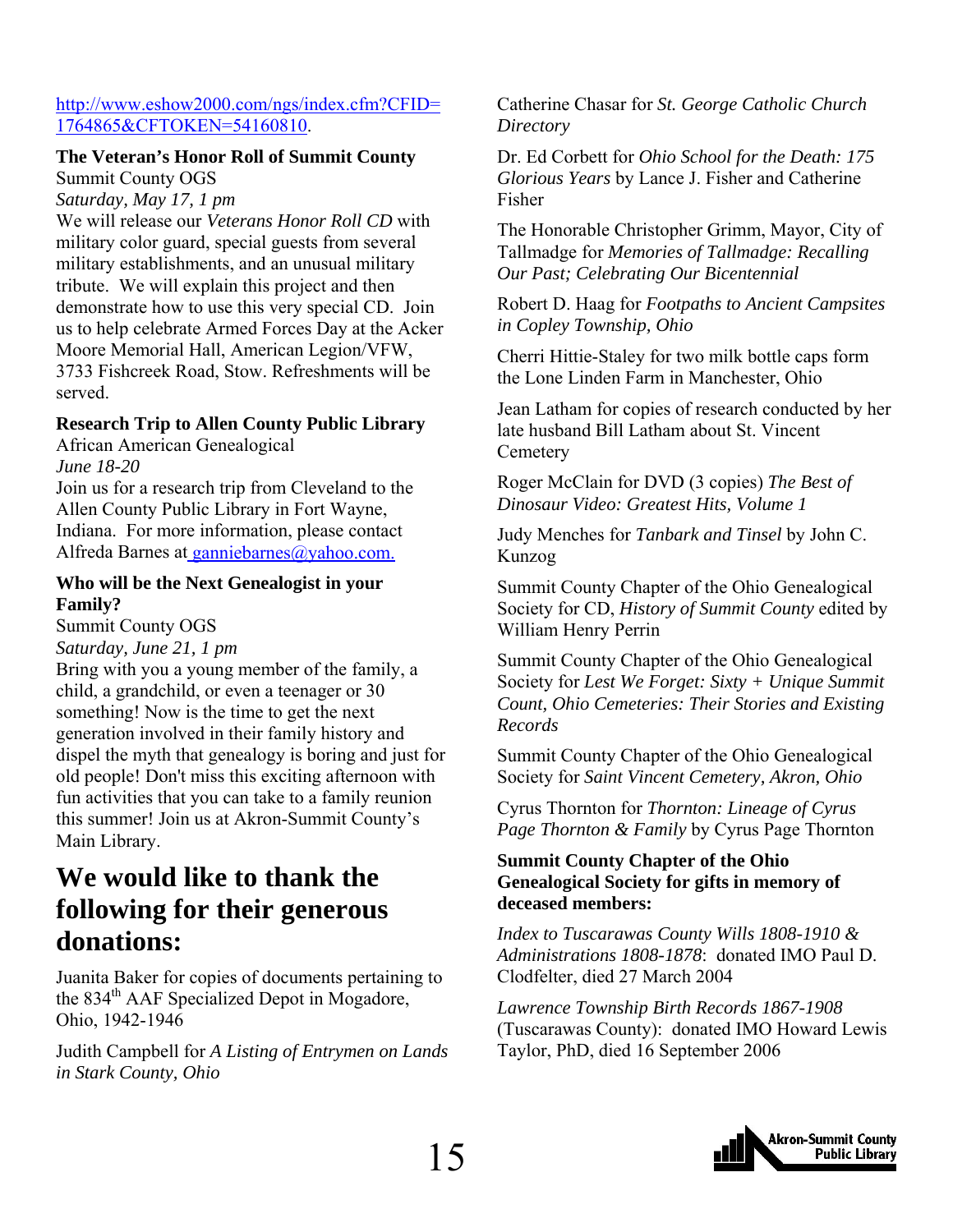<span id="page-15-0"></span>*Auburn & Bucks Township Birth Records 1867- 1908* (Tuscarawas County): donated IMO Maxine H. Dye, died 1 April 2007

*Tuscarawas County Marriages Vol. 4 1880-1894:* donated IMO Craig Wilson, died 3 April 2007

*Tuscarawas County, Ohio Connections (Ancestor Charts) Vol. I*: donated IMO Charles Lanning Grant, died 12 August 2007

*Tuscarawas County, Ohio Connections (Ancestor Charts) Vol. II:* donated IMO Ruth Eleanor Weaver, died 18 October 2007

*Tuscarawas County, Ohio Connections (Ancestor Charts) Vol. III:* donated IMO Mary S. Chapman, died 23 November 2007

*Distant Drums: Herkimer County in the War of the Rebellion*: donated IMO Kenneth Burl Diefendort, died 25 November 2006, and Dale Limbert, died 25 February 2007

### **New to the Collection**

#### **Indiana**

Burial transmit permits, July 1950-January 1984, Elkhart City, Indiana and August 1950-December 1982 Elkhart County, Indiana Grace Lutheran Church, Elkhart, 1873-1948 Index to Goshen the First 150 years, 1831-1981 Index to names in the Historical Directory, Elkhart County, 1892 from the plat book of Elkhart Index to the records of the Andrews Stephens (1913-1928) and Hartzler-Gutermuth-Inman (1926-1996) funeral homes, Elkhart, Indiana Index to the records of the Stemm-Lawson-Peterson funeral home, Elkhart, January 1954-March 2002 Index to the records of the Stemm-Lawson- Peterson, 1978-2002 & Carlyse Wagner, 1944-60 funeral homes, Bristol, Indiana Index to the records of the Walley-Mills- Zimmerman Funeral Home, Elkhart, 1988-99 Marriage records, Elkhart County, Indiana. 2 vols. 1830-1867; 1867-1889 Rice Cemetery, Elkhart, Elkhart County, vol. II West Goshen Cemetery, Goshen, Elkhart County,

Subject index of the Michiana Searchers, vol. 1- 26, 1969-1994, quarterly of the Elkhart County Genealogical Society

Violett Cemetery, Goshen, Elkhart County, Indiana

#### **Maryland**

Abstracts of the testamentary proceedings of the Prerogative Court of Maryland. Vols 3-5; 9-11 Carroll County cemeteries. 8 vols. Montgomery County, marriage licenses, 1798-1898

#### **Massachusetts**

Early Lynn families, including Lynnfield, Nahant, Saugus and Swampscott: a genealogical study from earliest settlers through Revolutionary War

Mayflower families through five generations, vol. 23, pt. 1: family of John Howland

The Quaker invasion of Massachusetts

#### **Mississippi**

The Woodville Republican: Mississippi's oldest existing newspaper. Vol. 1: 1823-1839

#### **Missouri**

1890 genealogical census reconstruction, 2 vols.

#### **New Hampshire**

New England vital records from the Exeter Newsletter. 5 vols. 1831-1865

New Hampshire Patriot and State Gazette, 1824: death, marriages and miscellaneous

#### **New York**

Early marriages from newspapers published in central New York Genealogical guide to Monroe County, 3rd ed.

Jefferson County, will abstracts: 1830-50

Locations of cemeteries and cemetery records of Monroe County

Members, Sabbatarian Brethren at Little Hoosack...

#### **North Carolina**

North Carolina slaves and free persons of color: McDowell County

#### **Ohio**

1827 and 1843 quadrennial enumeration of adult white males of Mercer County, Ohio

1890 genealogical census reconstruction, Ohio ed.

1901 Hardin County obituaries

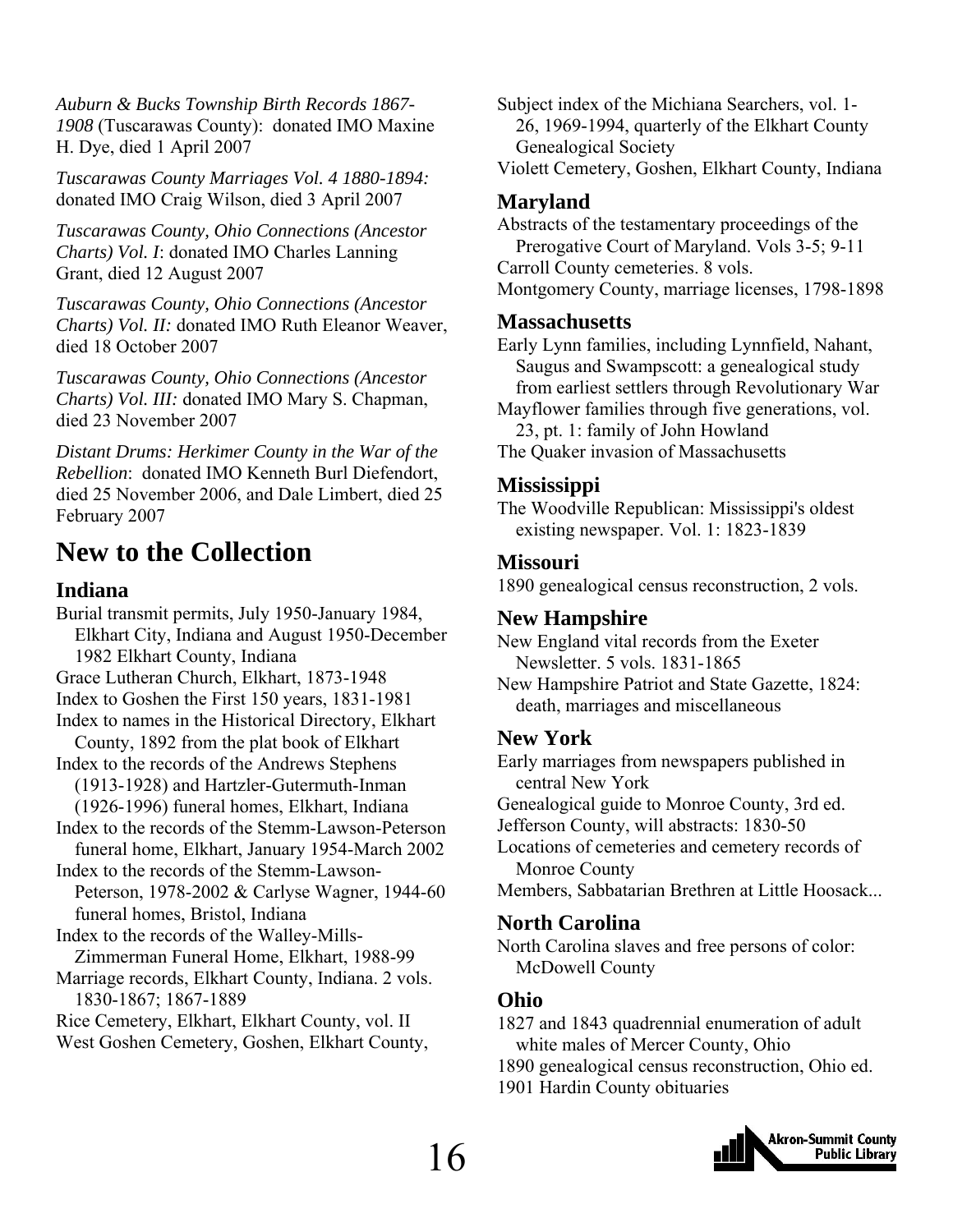#### **Ohio (continued)**

2004 Ada Herald Obituaries (Hardin Co.)

The Adamsville Register obituaries, 1889-1939

- Addendums to the MCCOGS obituary files index, issued in April, 1996, for the year of 1996, 1997, 1998, 1999, & 2000
- Ancestor charts of the Belmont County Chapter, Ohio Genealogical Society. 2 vols.
- Ancestral charts, Henry County, Three volumes.
- Annals of Adams Township, Muskingum County
- Area births from The Advertiser and index, 1993-97 (Muskingum Co.)

Area deaths taken from Northwest Signal, Napoleon, 20 vols. 1987-2006 (Henry Co.)

Atlas of Hardin County: from records & original surveys...

Births at Mercy Hospital, Knox County, Mount Vernon, Volume 1: 1919 thru 1949

- Cemeteries of Muskingum County: a directional guide
- Cemeteries of Northeast Ohio: stones, symbols & stories
- Cemetery book for Adams, Highland, Monroe & Salem townships (Muskingum Co.)
- Chancery records index, 1824-63 (Muskingum Co.)

Cincinnati, Ohio, index to property owners & streets in 1895 & 1897 atlases: River to Liberty,

Freeman to Mt. Adams

- Zanesville birth records index. 6 vols. 1908-1980
- Zanesville death records index. 6 vols. 1908-1990 Coshocton County, Ohio infirmary. 2 v.
- Death records, Henry County, 3 books. 1867-1908
- Early Akron's industrial valley: a history of Cascade **Locks**
- Enumeration of unmarried youth between the ages of six and twenty-one years... (Henry Co.)

First families of Hamilton County: official roster.

- Gallia County 1812 tax duplicate
- Gallia County, Ohio, soldier discharge books, v. 1
- Gallipolis, Ohio, Gallia County: a pictorial history, 1790-1990
- Gazetteer and directory of Clermont County, 1882
- Genealogical abstracts from the Zanesville News, 1944
- General business review of Muskingum County, for 1890

Gospel Tabernacle of the Christian & Missionary Alliance: now known as Norwalk Alliance Church, Norwalk: her first 75 years, 1928-2003 Guardianship records, 1816-1942, Muskingum County: this index by guardian Guardship records, 1816-1942, Muskingum County: this index by wards Hang on Sloopy: the history of rock & roll in Ohio Jackson County, Ohio: history and families Guardian docket A, 1816-1848 (Muskingum Co.) Gum-dipped: a daughter remembers Rubber Town Hardin County, Ohio, marriage records, vols. 10-15. May 21, 1994-December 31, 2005 Henry County, Ohio, infirmary register, 1870-1980 Henry County, Ohio, marriages, 2 vols. 1899-1925 Henry County soldier's discharge records and Civil War discharge records History of Gallia County, containing a condensed history of the county... History of Huron County, Ohio, its progress and development A history of Jackson County, Ohio History of Toledo & Lucas County. 4 vols. Huron County, Ohio, records and useful information from the chapter newsletter "The Kinologist", 1986-1999 Images: pictures from our past [Stark County, Ohio] Index for English newspaper obituary scrapbook, 1916-1940: a family collection (Henry Co.) Index for obituary scrapbooks of obituaries in German: 1911-1914 and 1917-1941: a family Collection (Henry Co.) Index to Hamler, Ohio: 100 years (Henry Co.) Index to the 1875 Atlas of Jackson County, Ohio Individual and partnership traders record, vol. I: (1884-1912), Henry County Jackson County, naturalizations & immigrations Keck Funeral Home records, Zanesville Knox Co., Ohio, obituaries. Vol. 1: Compiled from Ohio Register, Democratic Banner, Times, True Whig, Republican News. 1818-1899 Knox Co., Ohio, obituaries, vol. 2: compiled from The Democratic Banner, 1890-1909

- Knox County, Clerk of Court records, vol. 3:
- Chancery Court, Boxes 7-10, 1838-1843; Books E & F, 1843-1848 (Knox Co.)

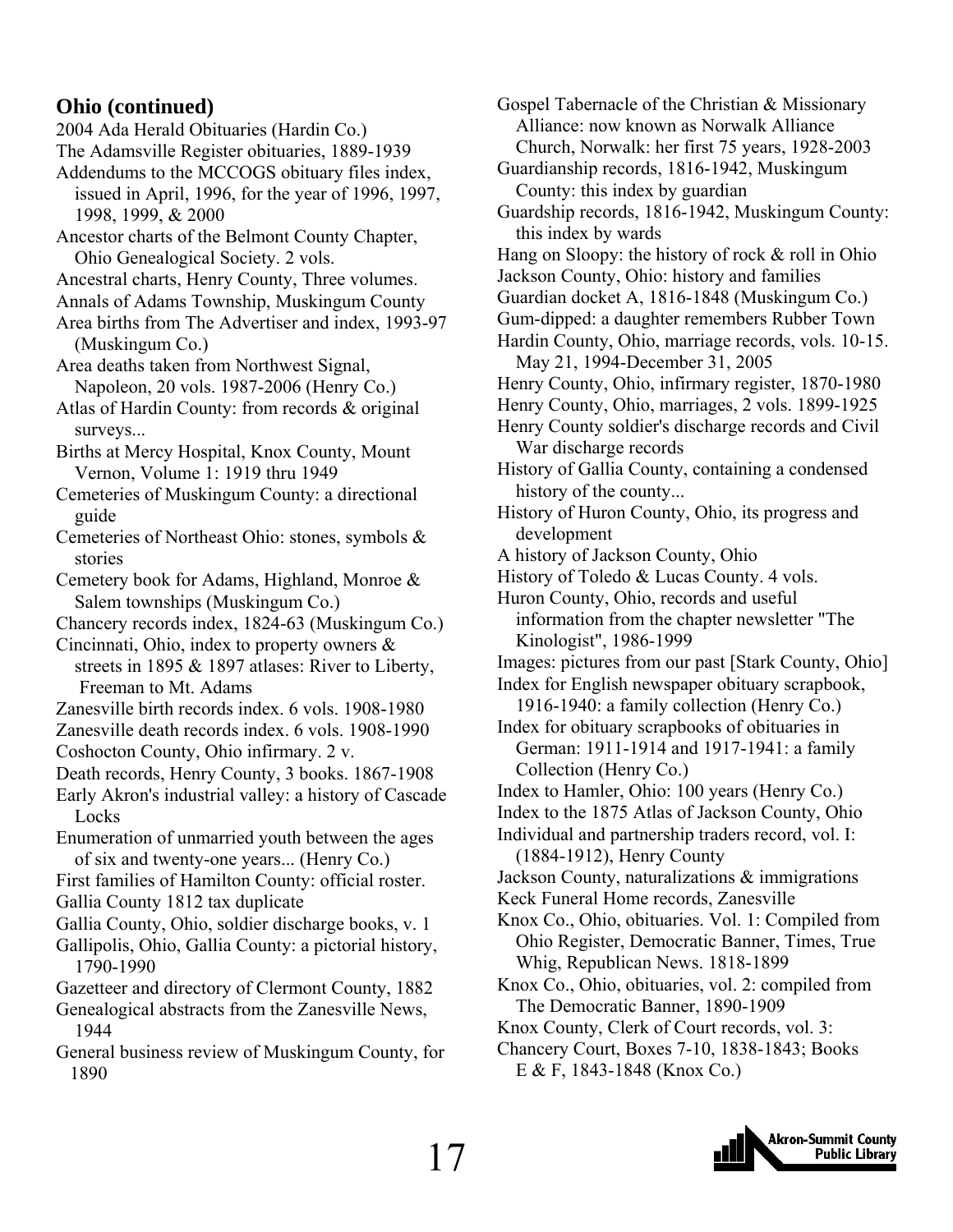#### **Ohio (continued)**

- Knox County, marriages, Book 10: probate court records, 1915-1920
- Knox County, will abstracts, 2 vols. 1808-1897
- Letters from the boys who are fighting for us: WWI letters taken from The Deshler Flag, Deshler: October 1919-March 1920 (Henry Co.)
- Lorain County, Ohio, probate court births: Volume 1, part 2: 1872-1878
- Lucas County Home infirmary records, Vol. 1: 1855-1901

Lucas County, Ohio, Supreme Court journals, 28 July 1837 to 10 July 1851

- Kenton Times obituaries: every name index and obituary. 10 vols. 1990, 1995, 1999-2006
- MCCOGS obituary file index, issued in April, 1996

McDaniel Funeral Home records, 2 vols. 1901-10 (Mercer Co.)

- Marriage records of Knox County, vol. 2: 1875-98
- Minutes of the Board of Equalization of Henry County, 1847-84: real estate & property tax adjustments
- Morgan Township, Knox County: records of the township trustees, including dates 1823-1875
- Mothers' pension records, 1915-36: Henry County
- Muskingum County, Ohio: families and history
- Muskingum County, Ohio, Supreme Court records index, 1805-1851
- Muskingum County birth records index, 1908-1970, revised: indexed by mother's maiden name
- Muskingum County death records index, 1908-70, revised edition
- Muskingum County delayed and corrected births, 1937-1994
- Muskingum County genealogical abstracts from the Zanesville Courier. 10 vols. 1884-1885; 1893-
- 1894; 1896; 1898; 1899; 1905; 1908; 1909; 1914
- Muskingum County genealogical abstracts from the Zanesville News, 1940, pt. 1
- Muskingum County graves registration index
- Muskingum County real estate and personal property tax records for 1825 and 1828
- News of our men and women in uniform taken from the Deshler Flag, 2 books. 1941- 49 (Henry Co.)
- Obituaries taken from The Deshler Flag, Deshler, 22 vols. 1897-2006 (Henry Co.)
- The Ohio School for the Deaf: 175 glorious years
- Past and present of the city of Zanesville & Muskingum County
- Rail depots of Northeast Ohio
- School land leases for Muskingum County
- Stan Hywet Hall & gardens
- Stevers Funeral Home records, Gallia County, 1914-1961
- Towns & ghost towns of Henry County: 1794 present
- Trustee book, Monroe Meeting House, 1836: changed to Rich Hill Chapel (Muskingum Co.)
- United States patent deeds & Ohio state deeds
- Veterans graves registration, Henry County, (completed in the 1930's)
- Will book, A-D, Index, 1804-1854 (Muskingum Co.)
- Williams' Zanesville directory and directory of Putnam for 1860-1861
- Zanesville, Muskingum County directory index, 1890-1891
- Zanesville Advertiser area birth-deaths, 1998-2001 Zanesville and Muskingum County bicentennial military memorial history

#### **Pennsylvania**

Baptismal and marriage records: Coalico, Moden Krick, Weisseichen Land and Seltenrich Gemeinde, Lancaster County, PA 1752-1786

- Marriages and vital records of Western Pennsylvania and Eastern Ohio (1820-1868)
- Pioneer cemeteries of Franklin Park Borough and Marshal Township, Allegheny County
- Pioneer cemeteries of Hampton Township, Allegheny County

#### **Tennessee**

Williamson County in black & white

#### **Virginia**

- Death records from Alleghany County, Virginia and other nearby counties: Part One: 1849-1897; Part Two: 1912-1916
- Elizabeth City County, Virginia, wills: 1800-1859
- Fauquier County, tombstone inscriptions. 2 vols.
- Green Hill Cemetery tombstones and burials,
- Berryville, Clarke County
- Old churches, ministers and families of Virginia, 2 vols.

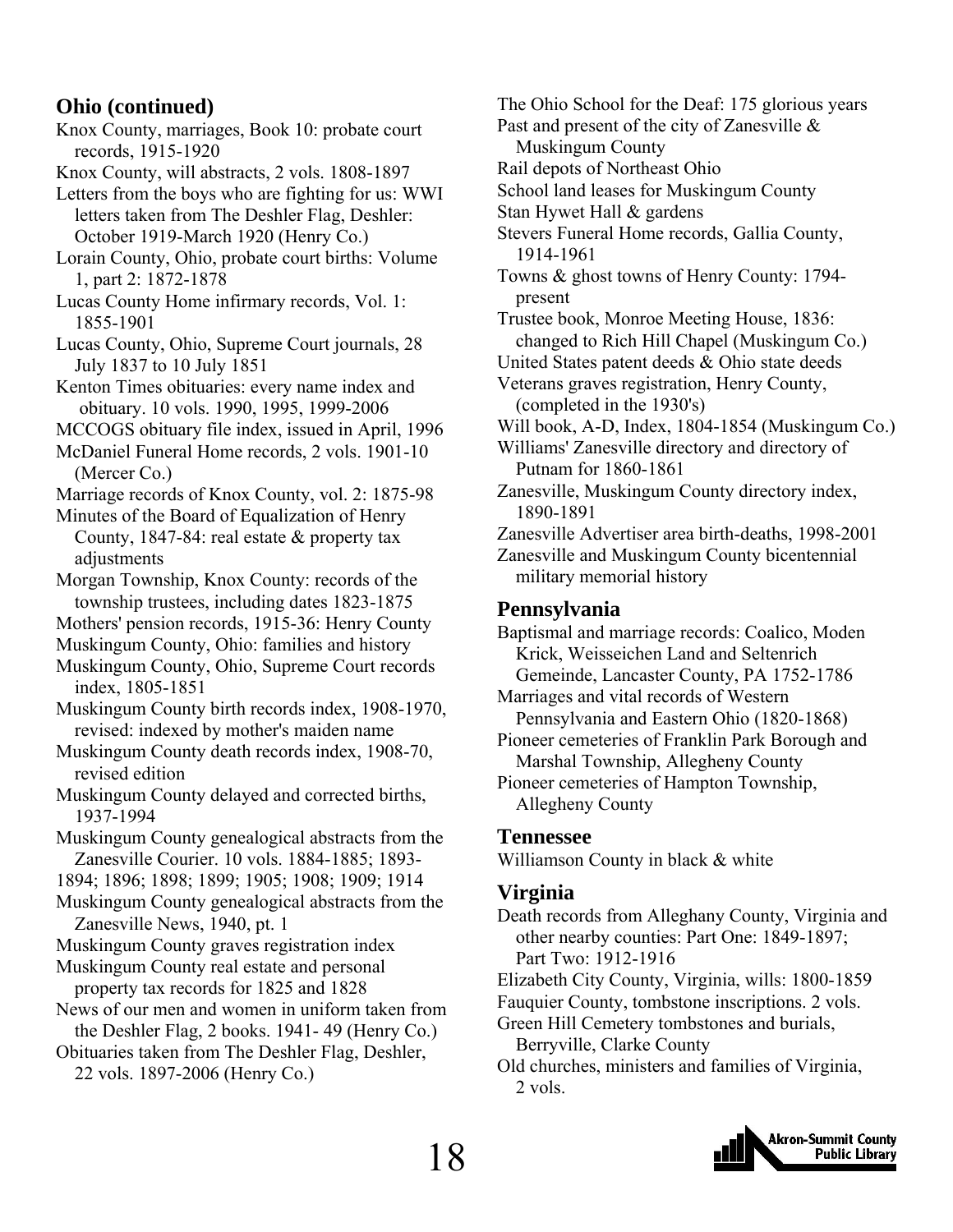### **Virginia (continued)**

Pittsylvania County register of free Negroes and related documentation.

Virginia slave births index. 5 vols. 1853-1865

#### **West Virginia**

Hardesty's biographical atlas of Upshur County: 1882

#### **United States**

Evidence explained: citing history sources from artifacts to cyberspace

The genealogist's guide to researching tax records

A place to remember: using history to build community

State boundaries of America: How, why and when American state lines were formed

They came in ships: a guide to finding your immigrant ancestor's arrival record, 3rd rev. ed.

#### **Genealogies**

The ancestry of Diana, Princess of Wales: for twelve generations

Thomas Dorman of Topsfield, Massachusetts (1600-1670): twelve generations of descendants

#### **Southern**

The Southern Diaspora: how the great migrations of Black & White Southerners transformed America

#### **Ireland**

The birth index of Ireland: a special record of Irish family names

Genealogists guide to various spellings of Irish names: with 20,000 documented examples

The Irish book of arms: genealogy & heraldry from the earliest times to the time of the Century

Surnames of Ireland: origins and numbers of selected Irish surnames

#### **Italy**

Italians to America: lists of passengers arriving at U.S. ports. Vol. 21: November 1902-March 1903. Vol. 22: March 1903-April 1903

#### **Family Histories**

The ancestor chronicles, Book V: the John Vernotzy family in America: a Vernotzy family tree Briggs

#### **Wars**

French & Indian War notices abstracted from colonial newspapers, 1754-1760

Pontiac's conspiracy and other Indian affairs: notices abstracted from colonial newspapers, 1763-1765

### **Bits & Bygones**

#### **Washing Machines 100 Years Ago**



*This advertisement appeared in the March 13, 1908 issue of the Cuyahoga Falls Reporter.*